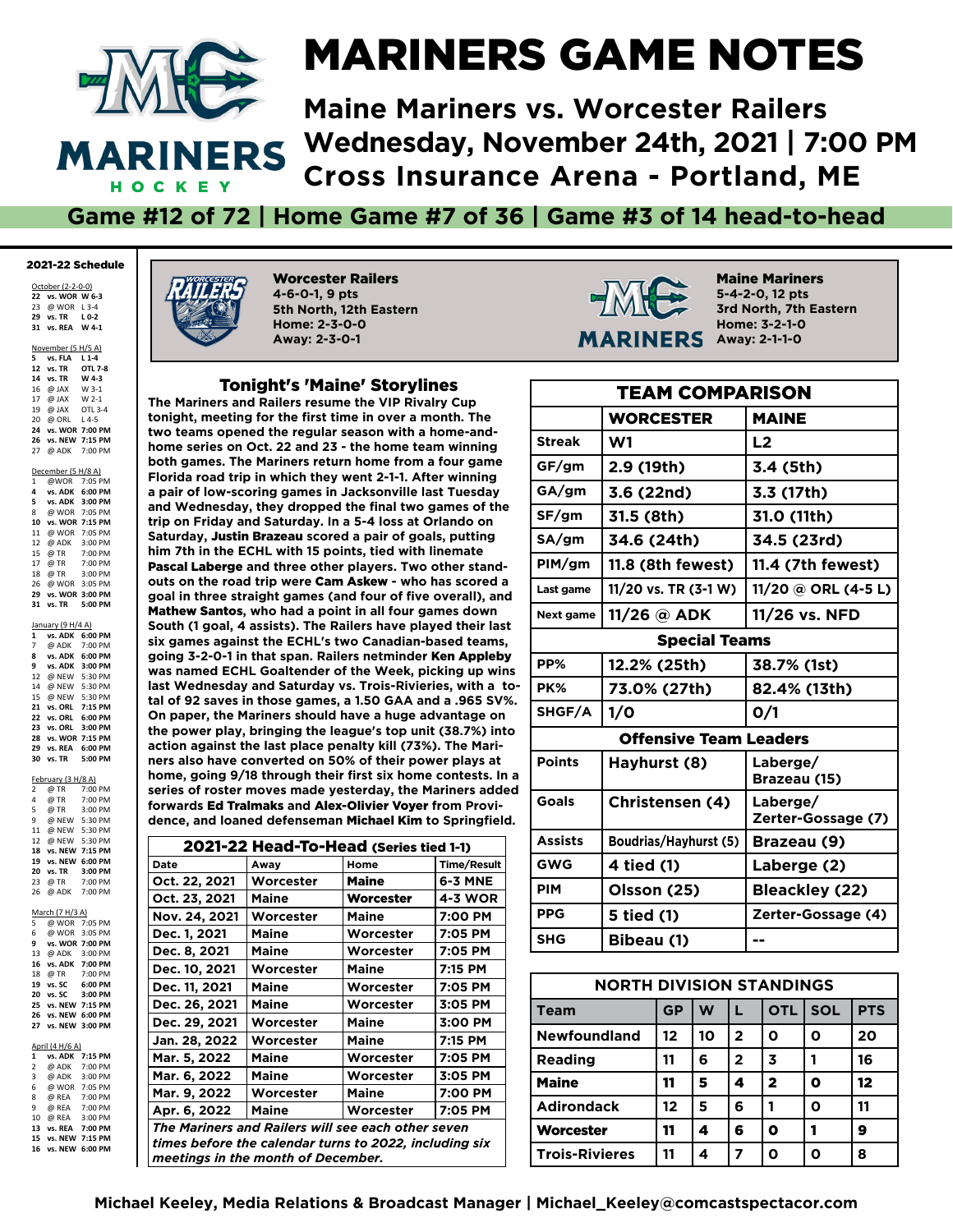## **TALE:** Totals, Averages, Highs & Lows

| <b>Totals &amp; Averages</b> |              |            |            |  |  |  |
|------------------------------|--------------|------------|------------|--|--|--|
|                              | Overall (11) | Home (6)   | Away (5)   |  |  |  |
| <b>Goals For</b>             | 37 (3.4)     | 22(3.7)    | 15 (3.0)   |  |  |  |
| <b>Goals Against</b>         | 36 (3.3)     | 21 (3.5)   | 15 (3.0)   |  |  |  |
| <b>Shots For</b>             | 341 (31.0)   | 204 (34)   | 137 (27.4) |  |  |  |
| <b>Shots Against</b>         | 379 (34.5)   | 223 (37.2) | 156 (31.2) |  |  |  |
| <b>Penalty Mins</b>          | 125(11.4)    | 81 (13.5)  | 44 (8.8)   |  |  |  |
| <b>PP Goals</b>              | 12 (1.1)     | 9(1.5)     | 3(0.6)     |  |  |  |
| <b>PP Attempts</b>           | 31 (2.8)     | 18 (3.0)   | 13 (2.6)   |  |  |  |

| Longest Streaks (current streak in <i>italics</i> , *indicates multiple instances) |                                 |                |                  |  |
|------------------------------------------------------------------------------------|---------------------------------|----------------|------------------|--|
|                                                                                    | Overall                         | Home           | Away             |  |
| Win                                                                                | $3(11/14-11/17)$                | 1*             | $2(11/16-11/17)$ |  |
| Point                                                                              | $5(11/12-11/19)$                | 2 (11/12-pres) | 3 (11/16-pres)   |  |
| Lose                                                                               | 2* (10/23-10/29) 2 (11/5-11/14) |                | 2 (11/19-pres)   |  |
| No point                                                                           | 2 (10/23-10/29)                 |                | 1(10/23)         |  |

| Highs & Lows - Team (*indicates multiple instances - most recent listed) |                            |                                      |                                                            |                          |  |
|--------------------------------------------------------------------------|----------------------------|--------------------------------------|------------------------------------------------------------|--------------------------|--|
|                                                                          | <b>Season High</b>         | <b>Season Low</b>                    | <b>Period High</b>                                         | Period Low (not inc. OT) |  |
| <b>Goals For</b>                                                         | 7 (11/12 vs. TR)           | $O(10/29 \text{ vs. TR})$            | $3^*$ (11/12 vs. TR - 2nd)                                 | O                        |  |
| <b>Goals Against</b>                                                     | <b>8</b> (11/12 vs. TR)    | $1(10/31 \text{ vs. } REA)$          | $5(11/12 \text{ vs. TR } -1st)$                            | O                        |  |
| <b>Shots For</b>                                                         | 45 (10/23 @ WOR)           | <b>20</b> (11/17 $\circledcirc$ JAX) | <b>20</b> (10/23 @ WOR - 2nd) <b>1</b> (11/17 @ JAX - 3rd) |                          |  |
| <b>Shots Against</b>                                                     | <b>54</b> (10/22 vs. WOR)  | 25 (10/29 vs. TR)                    | <b>26</b> (10/22 vs. WOR - 1st) $ 4 (11/16)$ a JAX - 3rd)  |                          |  |
| <b>Penalty Mins</b>                                                      | 25 (11/14 vs. TR)          | 6 $(10/29 \text{ vs. TR})$           |                                                            |                          |  |
| <b>PP Goals</b>                                                          | 4 $(11/12 \text{ vs. TR})$ | O                                    | $2^*$ (11/12 vs. TR - 2nd)                                 | O                        |  |
| <b>PP Attempts</b>                                                       | $4^*$ (11/12 vs. TR)       | $2(10/29 \text{ vs. TR})$            | $3^*$ (10/23 @ WOR - 3rd)                                  | O                        |  |

| <b>Individual Highs</b> |                    |               |                    |                     |  |
|-------------------------|--------------------|---------------|--------------------|---------------------|--|
|                         | In a Game          | When          | In a Period        | When                |  |
| <b>Points</b>           | 6 (Zerter-Gossage) | 11/12 vs. TR  |                    |                     |  |
| Goals                   | 5 (Zerter-Gossage) | 11/12 vs. TR  | 3 (Zerter-Gossage) | 11/12 vs. TR - 2nd  |  |
| <b>Assists</b>          | 4 (Brazeau)        | 11/12 vs. TR  |                    |                     |  |
| $+/-$                   | +3 (Master)        | 10/22 vs. WOR |                    |                     |  |
| <b>PIM</b>              | 6 (Doherty)        | 11/5 vs. FLA  |                    |                     |  |
| <b>PPG</b>              | 3 (Zerter-Gossage) | 11/12 vs. TR  |                    |                     |  |
| <b>SHG</b>              | --                 | --            | --                 | $=$ $-$             |  |
| <b>Saves</b>            | 51 (Brodeur)       | 10/22 vs. WOR | 25 (Brodeur)       | 10/22 vs. WOR - 1st |  |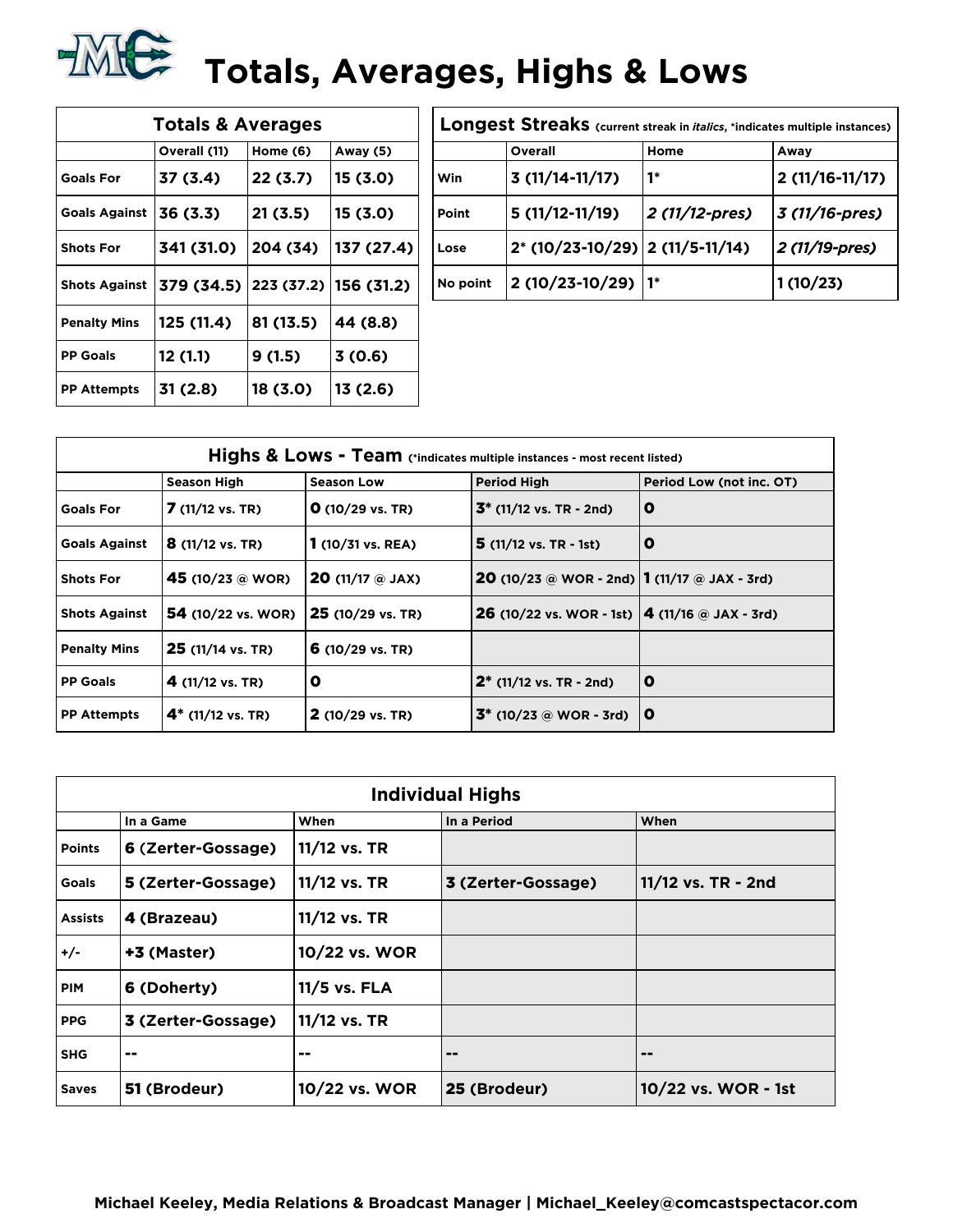

#### **Situational Records**

| <b>Situation</b>              | <b>Overall</b>  | Home            | Away            | <b>Last Time</b>            |
|-------------------------------|-----------------|-----------------|-----------------|-----------------------------|
| <b>Extra Time</b>             | $0 - 2 - 0$     | $0 - 1 - 0$     | $0 - 1 - 0$     | 11/19/21 @ JAX (3-4 OTL)    |
| Overtime (3 on 3)             | $0 - 2$         | $O-1$           | $O-1$           | 11/19/21 @ JAX (3-4 OTL)    |
| <b>Shootout</b>               |                 |                 |                 | 12/21/19 @ ADK (4-3 W/SO)   |
|                               |                 |                 |                 |                             |
| <b>Scoring First</b>          | $3-1-0-0$       | $3 - 0 - 0 - 0$ | $0 - 1 - 0 - 0$ | $11/14/21$ vs. TR (4-3 W)   |
| <b>Opponent Scores First</b>  | $2 - 3 - 2 - 0$ | $0 - 2 - 1 - 0$ | $2 - 1 - 1 - 0$ | 11/20/21 @ ORL (4-5 L)      |
|                               |                 |                 |                 |                             |
| <b>Outshooting opponent</b>   | $2 - 2 - 0 - 0$ | $2 - 1 - 0 - 0$ | $0 - 1 - 0 - 0$ | $11/14/21$ vs. TR (4-3 W)   |
| <b>Outshot by opponent</b>    | $3 - 2 - 2 - 0$ | $1 - 1 - 1 - 0$ | $2 - 1 - 1 - 0$ | $11/20/21 @ ORL (4-5 L)$    |
| Equal # of shots              |                 |                 |                 | 12/10/19 vs. ADK (3-2 W/OT) |
|                               |                 |                 |                 |                             |
| <b>Scoring at least 1 PPG</b> | $4 - 1 - 2 - 0$ | $3 - 0 - 1 - 0$ | $1 - 1 - 1 - 0$ | 11/20/21 @ ORL              |
| <b>Score 1 PPG</b>            | $2 - 1 - 1 - 0$ | $1 - 0 - 0 - 0$ | $1 - 1 - 1 - 0$ | 11/20/21 @ ORL              |
| <b>Score 2 PPG</b>            | $2 - 0 - 0 - 0$ | $2 - 0 - 0 - 0$ |                 | 10/31/21 vs. REA            |
| Score 3 PPG                   |                 |                 |                 | 1/14/20 vs. WOR             |
| <b>Score 4 PPG</b>            | $0 - 0 - 1 - 0$ | $0 - 0 - 1 - 0$ |                 | 11/12/21 vs. TR             |
| <b>No PPG</b>                 | $1 - 3 - 0 - 0$ | $0 - 2 - 0 - 0$ | $1 - 1 - 0 - 0$ | 11/16/21 @ JAX              |
| Allowing at least 1 PPG       | $1 - 0 - 2 - 0$ | $1 - 0 - 1 - 0$ | $0 - 0 - 1 - 0$ | 11/19/21 @ JAX              |
| <b>Allow 1 PPG</b>            | $1 - 0 - 0 - 0$ | $1 - 0 - 0 - 0$ |                 | 10/22/21 vs. WOR            |
| <b>Allow 2 PPG</b>            | $0 - 0 - 1 - 0$ |                 | $0 - 0 - 1 - 0$ | 11/19/21 @ JAX              |
| <b>Allow 3 PPG</b>            | $0 - 0 - 1 - 0$ | $0 - 0 - 1 - 0$ |                 | 11/12/21 vs. TR             |
| <b>No PPG allowed</b>         | $4 - 4 - 0 - 0$ | $2 - 2 - 0 - 0$ | $2 - 2 - 0 - 0$ | 11/20/21 @ ORL              |
| More PP than opponent         | $2 - 2 - 1 - 0$ | $2 - 0 - 0 - 0$ | $0 - 2 - 1 - 0$ | 11/20/21 @ ORL              |
| Fewer PP than opponent        | $3 - 1 - 1 - 0$ | $1 - 1 - 1 - 0$ | $2 - 0 - 0 - 0$ | 11/17/21 @ JAX              |
| Equal PP as opponent          | $0 - 1 - 0 - 0$ | $0 - 1 - 0 - 0$ |                 | 11/5/21 vs. FLA             |
|                               |                 |                 |                 |                             |
| vs. Eastern Conf              | $5 - 4 - 2 - 0$ | $3 - 2 - 1 - 0$ | $2 - 2 - 1 - 0$ | 11/20/21 @ ORL              |
| vs. Western Conf              |                 |                 |                 | 2/28/20 @ WHE               |
| vs. North Div                 | $3 - 2 - 1 - 0$ | $3 - 1 - 1 - 0$ | $0 - 1 - 0 - 0$ | 11/14/21 vs. TR             |
| vs. South Div                 | $2 - 2 - 1 - 0$ | $0 - 1 - 0 - 0$ | $2 - 1 - 1 - 0$ | 11/20/21 @ ORL              |
| vs. Central Div               |                 |                 |                 | 2/28/20 @ WHE               |
| vs. Mountain Div              |                 |                 |                 | 3/2/19 @ UTA                |
| vs. TR (15 gm)                | $1 - 1 - 1 - 0$ | $1 - 1 - 1 - 0$ |                 | $11/14/21$ (H) 4-3 W        |
| vs. WOR (14 gm)               | $1 - 1 - 0 - 0$ | $1 - 0 - 0 - 0$ | $0 - 1 - 0 - 0$ | 10/23/21 (A) 3-4 L          |
| vs. ADK (14 gm)               |                 |                 |                 |                             |
| vs. NFL (13 gm)               |                 |                 |                 |                             |
| vs. REA (6 gm)                | $1 - 0 - 0 - 0$ | $1 - 0 - 0 - 0$ |                 | 10/31/21 (H) 4-1 W          |
|                               |                 |                 |                 |                             |
| One goal games                | $1 - 2 - 2 - 0$ | $1 - 0 - 1 - 0$ | $0 - 2 - 1 - 0$ | 11/20/21 @ ORL (4-5 L)      |
| Two goal games                | $1 - 1 - 0 - 0$ | $0 - 1 - 0 - 0$ | $1 - 0 - 0 - 0$ | $11/16/21$ @ JAX (3-1 W)    |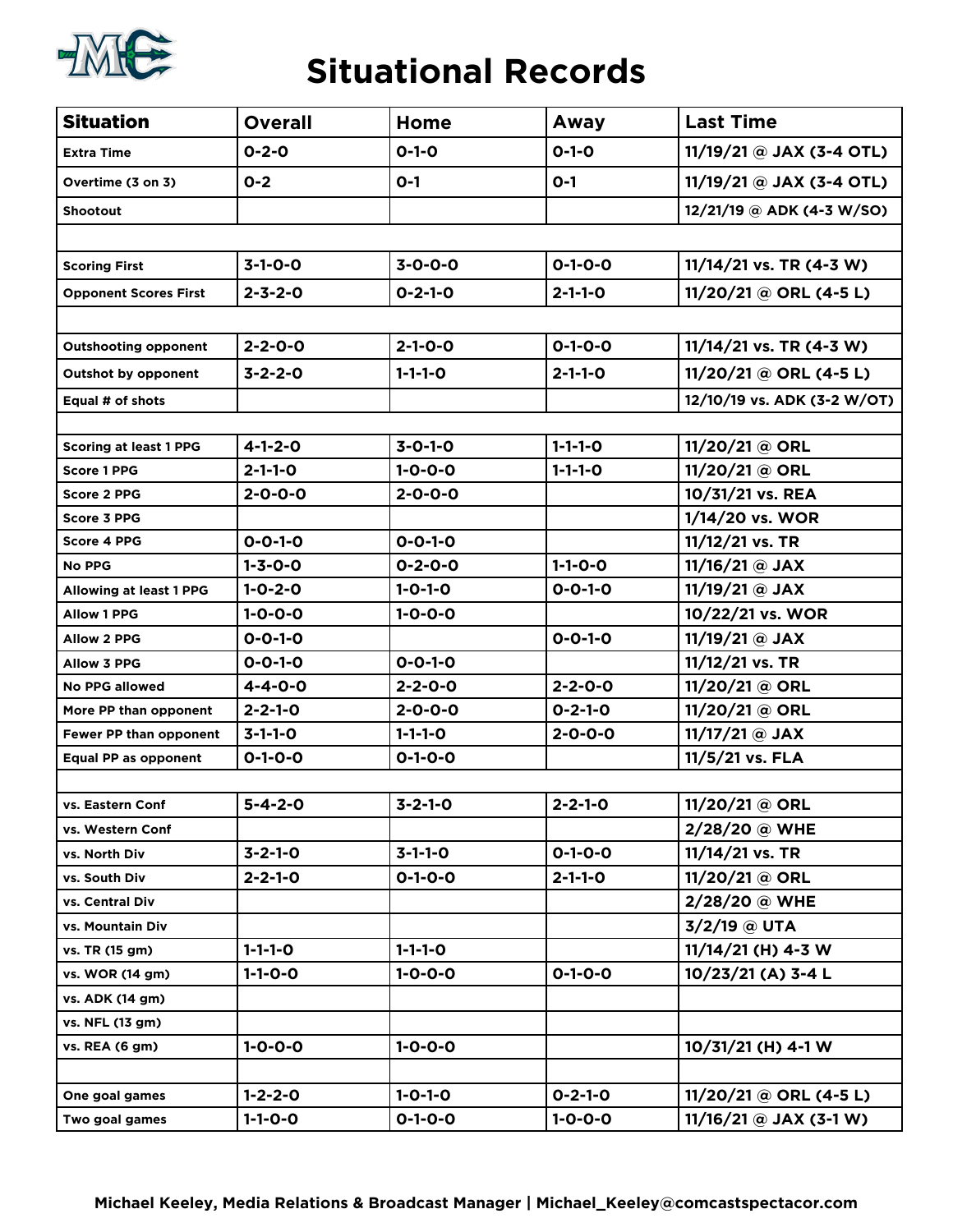

### **Situational Records (cont'd)**

| <b>Situation</b>        | <b>Overall</b>  | Home            | Away            | <b>Last time</b>           |
|-------------------------|-----------------|-----------------|-----------------|----------------------------|
| Sunday                  | $2 - 0 - 0 - 0$ | $2 - 0 - 0 - 0$ |                 |                            |
| Monday                  |                 |                 |                 |                            |
| <b>Tuesday</b>          | $1 - 0 - 0 - 0$ |                 | $1 - 0 - 0 - 0$ |                            |
| Wednesday               | $1 - 0 - 0 - 0$ |                 | $1 - 0 - 0 - 0$ |                            |
| <b>Thursday</b>         |                 |                 |                 |                            |
| Friday                  | $1 - 2 - 2 - 0$ | $1 - 2 - 1 - 0$ | $0 - 0 - 1 - 0$ |                            |
| <b>Saturday</b>         | $0 - 2 - 0 - 0$ |                 | $0 - 2 - 0 - 0$ |                            |
|                         |                 |                 |                 |                            |
| Following a win         | $2 - 2 - 1 - 0$ | $0 - 1 - 0 - 0$ | $2 - 1 - 1 - 0$ |                            |
| Following a loss        | $2 - 2 - 1 - 0$ | $2 - 1 - 1 - 0$ | $0 - 1 - 0 - 0$ |                            |
|                         |                 |                 |                 |                            |
| 1st game of consec.     | $2 - 0 - 1 - 0$ | $1 - 0 - 0 - 0$ | $1 - 0 - 1 - 0$ |                            |
| Played previous night   | $1 - 2 - 0 - 0$ |                 | $1 - 2 - 0 - 0$ |                            |
| 3rd game in a row       |                 |                 |                 |                            |
| <b>Stand-alone game</b> | $2 - 2 - 1 - 0$ | $2 - 2 - 1 - 0$ |                 |                            |
|                         |                 |                 |                 |                            |
| Scoring 0 goals         | $0 - 1 - 0 - 0$ | $0 - 1 - 0 - 0$ |                 | 10/29/21 vs. TR (0-2 L)    |
| <b>Scoring 1</b>        | $0 - 1 - 0 - 0$ |                 |                 | 11/5/21 vs. FLA (1-4 L)    |
| <b>Scoring 2</b>        | $1 - 0 - 0 - 0$ |                 | $1 - 0 - 0 - 0$ | $11/17/21$ @ JAX (2-1 W)   |
| <b>Scoring 3</b>        | $1 - 1 - 1 - 0$ |                 | $1 - 1 - 1 - 0$ | $11/19/21$ @ JAX (3-4 OTL) |
| <b>Scoring 4</b>        | $2 - 1 - 0 - 0$ | $2 - 0 - 0 - 0$ | $0 - 1 - 0 - 0$ | $11/20/21 @ ORL (4-5 L)$   |
| <b>Scoring 5</b>        |                 |                 |                 | 2/19/20 @ NFL (5-2 W)      |
| <b>Scoring 6</b>        | $1 - 0 - 0 - 0$ | $1 - 0 - 0 - 0$ |                 | 10/22/21 vs. WOR (6-3 W)   |
| <b>Scoring 7</b>        | $0 - 0 - 1 - 0$ | $0 - 0 - 1 - 0$ |                 | 11/12/21 vs. TR (7-8 OTL)  |
| <b>Scoring 8</b>        |                 |                 |                 | 1/24/20 vs. WOR (8-1 W)    |
| <b>Scoring 9</b>        |                 |                 |                 |                            |
| Scored 10+              |                 |                 |                 |                            |
|                         |                 |                 |                 |                            |
| Allowing 0 goals        |                 |                 |                 | $1/25/20$ @ ADK (3-0 W)    |
| <b>Allowing 1</b>       | $3 - 0 - 0 - 0$ | $1 - 0 - 0 - 0$ | $2 - 0 - 0 - 0$ | $11/17/21$ @ JAX (2-1 W)   |
| <b>Allowing 2</b>       | $0 - 1 - 0 - 0$ | $0 - 1 - 0 - 0$ |                 | 10/29/21 vs. TR (0-2 L)    |
| <b>Allowing 3</b>       | $2 - 0 - 0 - 0$ | $2 - 0 - 0 - 0$ |                 | $11/14/21$ vs. TR (4-3 W)  |
| <b>Allowing 4</b>       | $0 - 2 - 1 - 0$ | $0 - 1 - 0 - 0$ | $0 - 1 - 1 - 0$ | $11/19/21 @ JAX (3-4 OTL)$ |
| <b>Allowing 5</b>       | $0 - 1 - 0 - 0$ |                 | $0 - 1 - 0 - 0$ | $11/20/21 @ ORL (4-5 L)$   |
| <b>Allowing 6</b>       |                 |                 |                 | 3/1/20 vs. SC (4-6 L)      |
| <b>Allowing 7</b>       |                 |                 |                 | 1/17/20 @ BRM (6-7 OTL)    |
| <b>Allowing 8</b>       | $0 - 0 - 1 - 0$ | $0 - 0 - 1 - 0$ |                 | 11/12/21 vs. TR (7-8 OTL)  |
| <b>Allowing 9</b>       |                 |                 |                 |                            |
| Allowing 10+            |                 |                 |                 |                            |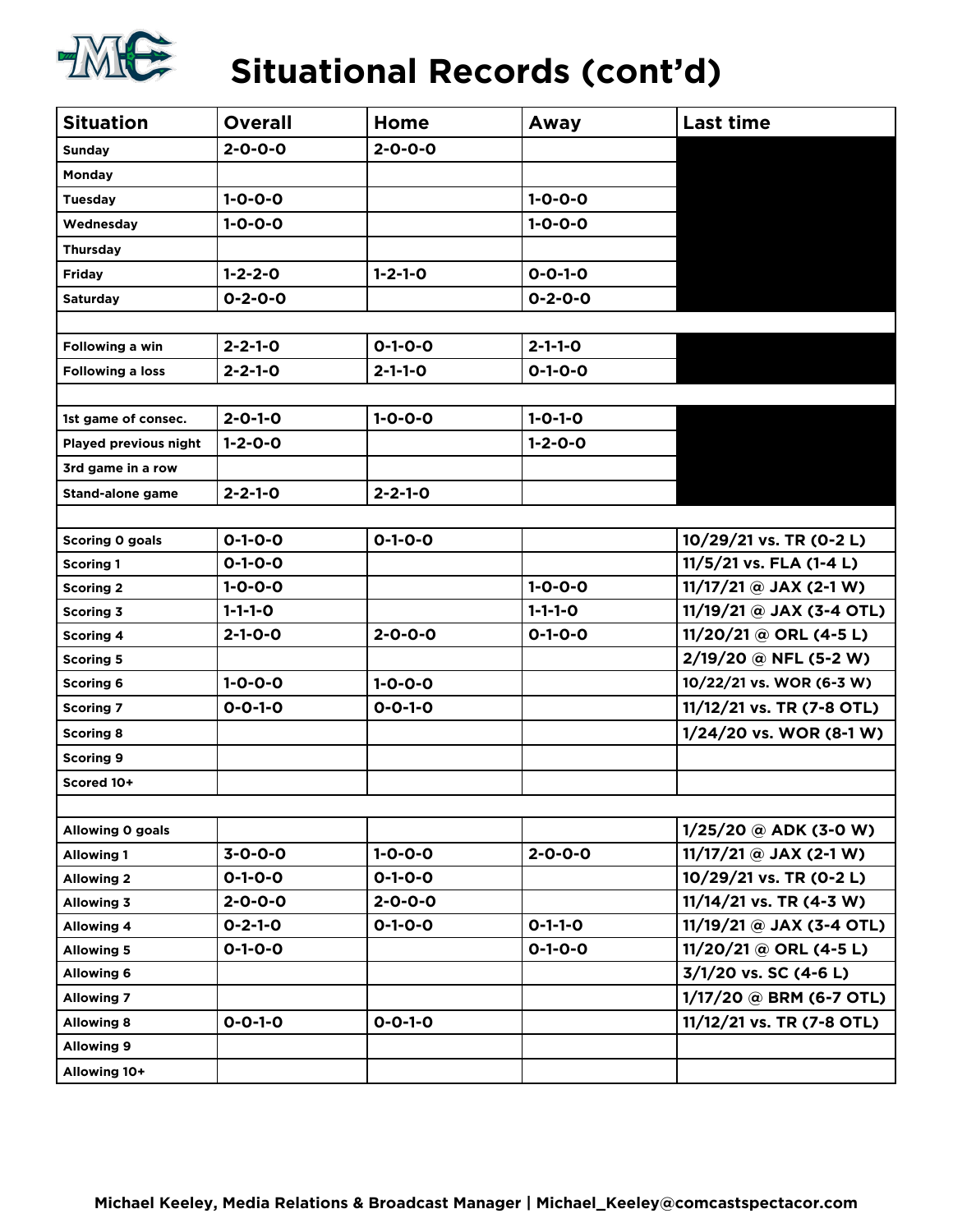

#### **Last Time (Individual)**

| <b>Situation</b>             | Home                                                                   | Away                                  |
|------------------------------|------------------------------------------------------------------------|---------------------------------------|
|                              | A Mariners player                                                      |                                       |
| Scored two goals in a game   | L. Zerter-Gossage (11/12/21 vs. TR)                                    | J. Brazeau (11/20/21 @ ORL)           |
| <b>Scored a hat trick</b>    | L. Zerter-Gossage (11/12/21 vs. TR)                                    | J. Elmer (12/6/19 @ ADK)              |
| Scored four goals in a game  | L. Zerter-Gossage (11/12/21 vs. TR)                                    |                                       |
| Had three points in a game   | L. Zerter-Gossage/J. Brazeau/P. Laberge<br>$(11/12/21 \text{ vs. TR})$ | V. Berglund (11/20/21 @ ORL)          |
| Had four points in a game    | L. Zerter-Gossage/J. Brazeau/P. Laberge<br>$(11/12/21 \text{ vs. TR})$ | D. Fox/R. Culkin (11/22/19 @ NOR)     |
| Had five points in a game    | L. Zerter-Gossage/J. Brazeau<br>$(11/12/21 \text{ vs. TR})$            |                                       |
| Had six points in a game     | L. Zerter-Gossage (11/12/21 vs. TR)                                    |                                       |
| Had three assists in a game  | J. Brazeau/P. Laberge (11/12/21 vs. TR)                                | A. Kile (1/17/20 @ BRM)               |
| Had four assists in a game   | J. Brazeau (11/12/21 vs. TR)                                           |                                       |
| <b>Shutout</b>               | B. Halverson (1/18/19 vs. MAN)                                         | C. LaCouvee (1/29/20 @ ADK)           |
|                              |                                                                        |                                       |
| Received a fighting major    | C. Bleackley (11/14/21 vs. TR)                                         | D. Paliani/M. Santos (11/16/21 @ JAX) |
| <b>Received a misconduct</b> | C. Bleackley (11/14/21 vs. TR)                                         | M. Robidoux (2/26/20 @ REA)           |
| Was ejected from a game      | C. Bleackley (11/14/21 vs. TR)                                         | M. Robidoux (2/26/20 @ REA)           |
|                              |                                                                        |                                       |
|                              |                                                                        |                                       |
|                              |                                                                        |                                       |
|                              |                                                                        |                                       |
|                              | <b>Game events (2021-22)</b>                                           |                                       |
| <b>Mariners penalty shot</b> | J. Brazeau (11/5/21 vs. FLA - miss)                                    |                                       |
| <b>Penalty shot against</b>  |                                                                        |                                       |
| <b>Mariners hat tricks</b>   | E. Tralmaks (10/22/21 vs. WOR)                                         |                                       |
|                              | L. Zerter-Gossage (11/12/21 vs. TR)                                    |                                       |
| OT winners                   |                                                                        |                                       |
|                              |                                                                        |                                       |
|                              |                                                                        |                                       |
|                              |                                                                        |                                       |
|                              |                                                                        |                                       |
|                              |                                                                        |                                       |
|                              |                                                                        |                                       |
|                              |                                                                        |                                       |
|                              |                                                                        |                                       |
|                              |                                                                        |                                       |
|                              |                                                                        |                                       |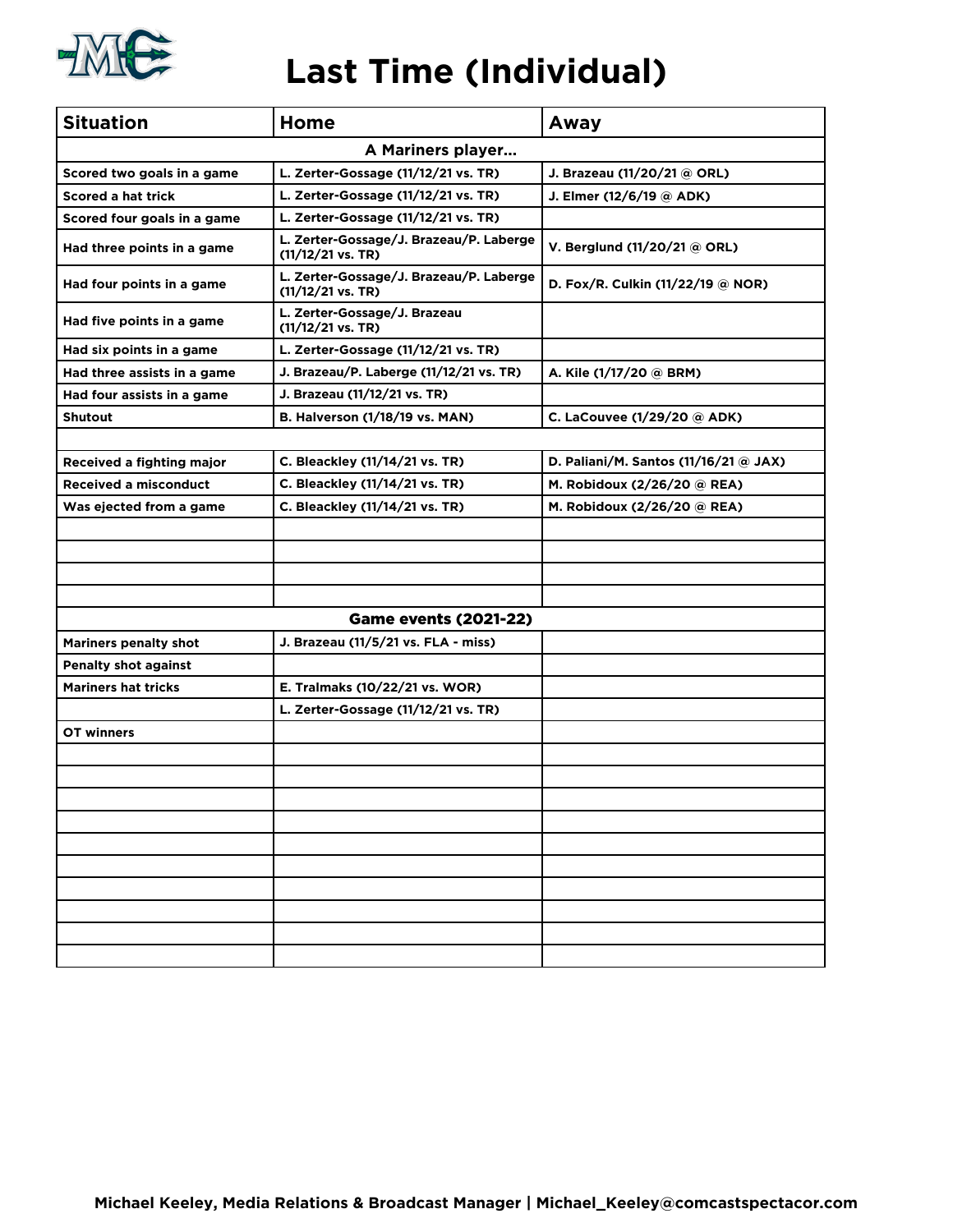

#### 2021-22 Game By Game Results *Cindicates goalie DNP full game*

| Date                           | Opp.               | Time/Res           | <b>Record</b>   | <b>Standing</b>      | <b>GWG</b>               | PP          | <u>OPP SF</u> |    | SΛ    | <u>PIM</u> | <b>OPM</b> | <b>MNE Goalie</b>                 | <b>Opp Goalie</b>                       | <u>Length</u> | <u>Att</u> |
|--------------------------------|--------------------|--------------------|-----------------|----------------------|--------------------------|-------------|---------------|----|-------|------------|------------|-----------------------------------|-----------------------------------------|---------------|------------|
| Oct. 22nd WOR                  |                    | W 6-3              | $1 - 0 - 0 - 0$ | 2nd, North Tralmaks  |                          | 2/3         | 1/6           | 34 | 54    | 12         | 16         | Brodeur (51/54)                   | Kapelmaster (28/34)                     | 2:34          | 4541       |
| Oct. 23rd @WOR L3-4            |                    |                    | $1 - 1 - 0 - 0$ | 3rd, North   Pierog  |                          |             | $0/4$ 0/2     | 45 | 30    | 8          | 12         | Bouthillier (26/30)               | Ellis (42/45)                           | 2:39          | 10508      |
| Oct. 29th TR                   |                    | $L0-2$             | $1 - 2 - 0 - 0$ |                      | 4th, North   Archambault | $0/2$ $0/3$ |               | 34 | 25    | 6          | 4          | Gillies (23/25)                   | Desrosiers (34/34)                      | 2:13          | 2303       |
| Oct. 31st REA                  |                    | W41                | $2 - 2 - 0 - 0$ | 3rd, North   Master  |                          | 2/3         | 0/1           | 39 | 30    | 7          | 11         | Brodeur (29/30)                   | Nagle (35/39)                           | 2:06          | 1624       |
| Nov. 5th FLA                   |                    | L1.4               | $2 - 3 - 0 - 0$ | 4th, North           | Vander Esch              |             | $0/3$ $0/3$   | 25 | 33    | 13         | 13         | Brodeur (29/32)                   | Johnson (24/25)                         | 2:22          | 2658       |
| Nov. 12th TR                   |                    | <b>OTL 7-8</b>     | $2 - 3 - 1 - 0$ |                      | 5th, North   Abbandonato | 4/4         | 3/6           | 37 | 47    | 14         | 10         |                                   | Bouthillier (34/39)* Desrosiers (30/37) | 2:45          | 2997       |
| Nov. 14th TR                   |                    | W43                | $3 - 3 - 1 - 0$ | 4th, North           | Laberge                  |             | $1/3$ 0/1     | 35 | 34    | 25         | 16         | Brodeur (31/34)                   | Poulin (31/35)                          | 2:20          | 2121       |
| Nov. 16th @JAX                 |                    | W 3-1              | $4 - 3 - 1 - 0$ | 3rd, North   Laberge |                          |             | $0/1$ 0/4     | 21 | 23    | 18         | 12         | Brodeur (22/23)                   | Wall (18/20)                            | 2:15          | 8845       |
| Nov. 17th @JAX                 |                    | W 2-1              | $5 - 3 - 1 - 0$ | 3rd, North   Askew   |                          |             | $1/2$ 0/5     | 20 | 38    | 10         | 4          | Bouthillier (37/38)               | Williams (18/20)                        | 2:21          | 3246       |
| Nov. 19th @JAX                 |                    | OTL 3-4            | $5 - 3 - 2 - 0$ | 3rd, North           | Hawerchuk                | $1/4$ $2/3$ |               | 26 | 37    | 8          | 10         | Brodeur (33/37)                   | Wall (23/26)                            | 2:36          | 6776       |
| Nov. 20th @ORL                 |                    | $L4-5$             | $5 - 4 - 2 - 0$ |                      | 3rd, North   Brodzinski  |             | $1/2$ 0/0     |    | 25 28 | 0          | 14         | Bouthillier (23/28) Emond (21/25) |                                         | 2:28          | 6336       |
| Nov. 24th WOR                  |                    | 7:00 PM            |                 |                      |                          |             |               |    |       |            |            |                                   |                                         |               |            |
| Nov. 26th NEW<br>Nov.27th @ADK |                    | 7:15 PM<br>7:00 PM |                 |                      |                          |             |               |    |       |            |            |                                   |                                         |               |            |
| Dec. 1st                       | @WOR               | 7:05 PM            |                 |                      |                          |             |               |    |       |            |            |                                   |                                         |               |            |
| Dec. 4th                       | <b>ADK</b>         | 6:00 PM            |                 |                      |                          |             |               |    |       |            |            |                                   |                                         |               |            |
| Dec. 5th                       | ADK                | 3:00 PM            |                 |                      |                          |             |               |    |       |            |            |                                   |                                         |               |            |
| Dec. 8th                       | @WOR               | 7:05 PM            |                 |                      |                          |             |               |    |       |            |            |                                   |                                         |               |            |
| Dec. 10th WOR                  |                    | 7:15 PM            |                 |                      |                          |             |               |    |       |            |            |                                   |                                         |               |            |
| Dec. 11th @WOR                 |                    | 7:05 PM            |                 |                      |                          |             |               |    |       |            |            |                                   |                                         |               |            |
| Dec. 12th @ADK                 |                    | 3:00 PM            |                 |                      |                          |             |               |    |       |            |            |                                   |                                         |               |            |
| Dec. 15th @TR                  |                    | 7:00 PM            |                 |                      |                          |             |               |    |       |            |            |                                   |                                         |               |            |
| Dec. 17th @TR                  |                    | 7:00 PM            |                 |                      |                          |             |               |    |       |            |            |                                   |                                         |               |            |
| Dec. 18th @TR                  |                    | 3:00 PM            |                 |                      |                          |             |               |    |       |            |            |                                   |                                         |               |            |
| Dec.26th @WOR                  |                    | 3:05 PM            |                 |                      |                          |             |               |    |       |            |            |                                   |                                         |               |            |
| Dec. 29th WOR                  |                    | 3:00 PM            |                 |                      |                          |             |               |    |       |            |            |                                   |                                         |               |            |
| Dec. 31st TR                   |                    | 5:00 PM            |                 |                      |                          |             |               |    |       |            |            |                                   |                                         |               |            |
| Jan. 1st                       | ADK                | 6:00 PM            |                 |                      |                          |             |               |    |       |            |            |                                   |                                         |               |            |
| Jan. 7th<br>Jan. 8th           | @ADK<br><b>ADK</b> | 7:00 PM<br>6:00 PM |                 |                      |                          |             |               |    |       |            |            |                                   |                                         |               |            |
| Jan 9th                        | <b>ADK</b>         | 3:00 PM            |                 |                      |                          |             |               |    |       |            |            |                                   |                                         |               |            |
| Jan. 12th                      | @NEW               | 5:30 PM            |                 |                      |                          |             |               |    |       |            |            |                                   |                                         |               |            |
| Jan. 14th                      | @NEW               | 5:30 PM            |                 |                      |                          |             |               |    |       |            |            |                                   |                                         |               |            |
| Jan. 15th @NEW                 |                    | 5:30 PM            |                 |                      |                          |             |               |    |       |            |            |                                   |                                         |               |            |
| Jan. 21st ORL                  |                    | 7:15 PM            |                 |                      |                          |             |               |    |       |            |            |                                   |                                         |               |            |
| Jan. 22nd ORL                  |                    | 6:00 PM            |                 |                      |                          |             |               |    |       |            |            |                                   |                                         |               |            |
| Jan. 23rd ORL                  |                    | 3:00 PM            |                 |                      |                          |             |               |    |       |            |            |                                   |                                         |               |            |
| Jan. 28th WOR                  |                    | 7:15 PM            |                 |                      |                          |             |               |    |       |            |            |                                   |                                         |               |            |
| Jan. 29th REA                  |                    | 6:00 PM            |                 |                      |                          |             |               |    |       |            |            |                                   |                                         |               |            |
| Jan. 30th TR                   |                    | 5:00 PM            |                 |                      |                          |             |               |    |       |            |            |                                   |                                         |               |            |
| Feb. 2nd                       | @TR                | 7:00 PM            |                 |                      |                          |             |               |    |       |            |            |                                   |                                         |               |            |
| Feb. 4th                       | @TR<br>@TR         | 7:00 PM            |                 |                      |                          |             |               |    |       |            |            |                                   |                                         |               |            |
| Feb. 5th<br>Feb. 9th           | @NEW               | 3:00 PM<br>5:30 PM |                 |                      |                          |             |               |    |       |            |            |                                   |                                         |               |            |
| Feb. 11th @NEW                 |                    | 5:30 PM            |                 |                      |                          |             |               |    |       |            |            |                                   |                                         |               |            |
| Feb. 12th @NEW                 |                    | 5:30 PM            |                 |                      |                          |             |               |    |       |            |            |                                   |                                         |               |            |
| Feb. 18th NEW                  |                    | 7:15 PM            |                 |                      |                          |             |               |    |       |            |            |                                   |                                         |               |            |
| Feb. 19th TR                   |                    | 6:00 PM            |                 |                      |                          |             |               |    |       |            |            |                                   |                                         |               |            |
| Feb. 20th TR                   |                    | 3:00 PM            |                 |                      |                          |             |               |    |       |            |            |                                   |                                         |               |            |
| Feb. 23rd @TR                  |                    | 7:00 PM            |                 |                      |                          |             |               |    |       |            |            |                                   |                                         |               |            |
| Feb.26th @ADK                  |                    | 7:00 PM            |                 |                      |                          |             |               |    |       |            |            |                                   |                                         |               |            |
| Mar. 5th                       |                    | @WOR 7:05 PM       |                 |                      |                          |             |               |    |       |            |            |                                   |                                         |               |            |
| Mar. 6th                       | @WOR               | 3:05 PM            |                 |                      |                          |             |               |    |       |            |            |                                   |                                         |               |            |
| Mar. 9th WOR                   |                    | 7:00 PM            |                 |                      |                          |             |               |    |       |            |            |                                   |                                         |               |            |
| Mar. 13th @ADK                 |                    | 3:00 PM            |                 |                      |                          |             |               |    |       |            |            |                                   |                                         |               |            |
| Mar. 16th ADK<br>Mar. 18th @TR |                    | 7:00 PM<br>7:00 PM |                 |                      |                          |             |               |    |       |            |            |                                   |                                         |               |            |
| Mar. 19th SC                   |                    | 6:00 PM            |                 |                      |                          |             |               |    |       |            |            |                                   |                                         |               |            |
| Mar. 20th SC                   |                    | 3:00 PM            |                 |                      |                          |             |               |    |       |            |            |                                   |                                         |               |            |
| Mar. 25th NEW                  |                    | 7:15 PM            |                 |                      |                          |             |               |    |       |            |            |                                   |                                         |               |            |
| Mar. 26th NEW                  |                    | 6:00 PM            |                 |                      |                          |             |               |    |       |            |            |                                   |                                         |               |            |
| Mar. 27th NEW                  |                    | 3:00 PM            |                 |                      |                          |             |               |    |       |            |            |                                   |                                         |               |            |
| Apr. 1st                       | ADK                | 7:15 PM            |                 |                      |                          |             |               |    |       |            |            |                                   |                                         |               |            |
| Apr. 2nd                       | @ADK               | 7:00 PM            |                 |                      |                          |             |               |    |       |            |            |                                   |                                         |               |            |
| Apr. 3rd                       | @ADK               | 3:00 PM            |                 |                      |                          |             |               |    |       |            |            |                                   |                                         |               |            |
| Apr. 6th                       | @WOR               | 7:05 PM            |                 |                      |                          |             |               |    |       |            |            |                                   |                                         |               |            |
| Apr. 8th                       | @REA               | 7:00 PM            |                 |                      |                          |             |               |    |       |            |            |                                   |                                         |               |            |
| Apr. 9th                       | @REA               | 6:00 PM            |                 |                      |                          |             |               |    |       |            |            |                                   |                                         |               |            |
| Apr. 10th                      | @REA               | 3:00 PM            |                 |                      |                          |             |               |    |       |            |            |                                   |                                         |               |            |
| Apr. 13th REA                  |                    | 7:00 PM            |                 |                      |                          |             |               |    |       |            |            |                                   |                                         |               |            |
| Apr. 15th NEW<br>Apr. 16th NEW |                    | 7:15 PM<br>6:00 PM |                 |                      |                          |             |               |    |       |            |            |                                   |                                         |               |            |
|                                |                    |                    |                 |                      |                          |             |               |    |       |            |            |                                   |                                         |               |            |

**Michael Keeley, Media Relations & Broadcast Manager | Michael\_Keeley@comcastspectacor.com**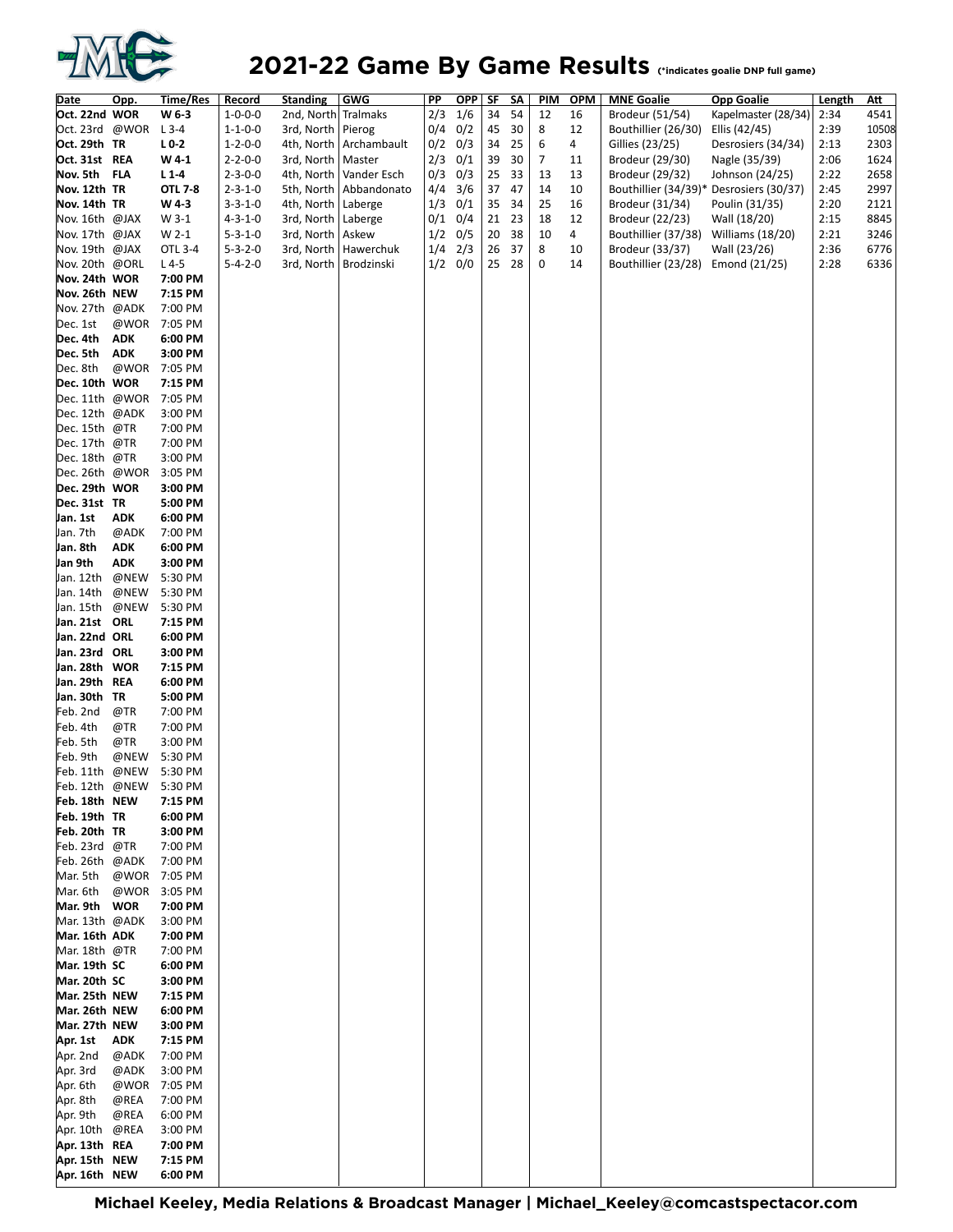#### **MAINE MARINERS ROSTER 2021-22** *Nov. 24, 2021*

|    |                            |            |     |          |     | Forwards |                      |                  |                     |
|----|----------------------------|------------|-----|----------|-----|----------|----------------------|------------------|---------------------|
| #  | Name                       | Contract   | S/C | Ht.      | Wt. | D.O.B.   | <b>Draft</b>         | Hometown         | 2020-21 Team        |
| 3  | TRALMAKS, Eduards          | Providence |     | $6 - 4$  | 209 | 2/7/97   |                      | Riga, LAT        | UMaine/Prov.        |
| 9  | JERI-LEON, Keltie          | Maine      | R   | $6-0$    | 201 | 1/19/00  |                      | Kelowna, BC      | Seattle (WHL)       |
| 10 | MASTER, Nick               | Maine      |     | $5 - 11$ | 185 | 1/28/95  |                      | Broomall, PA     | Knoxville (SPHL)    |
| 15 | ROBBINS, Brendan           | Maine      | R   | $6 - 2$  | 190 | 7/30/95  |                      | Nashua, NH       | Kansas City (ECHL)  |
| 16 | SANTOS, Mathew             | Maine      | R   | $6-0$    | 183 | 3/16/95  |                      | Etobicoke, ON    | Ryerson Univ. (DNP) |
| 18 | <b>VOYER, Alex-Olivier</b> | Providence | R   | $6 - 2$  | 191 | 4/10/99  |                      | Sherbrooke, QC   | Providence (AHL)    |
| 19 | ROMANO, Andrew             | Maine      | R   | $5 - 8$  | 174 | 7/18/95  |                      | Drexel Hill, PA  | Macon (SPHL)        |
| 20 | PALIANI, Devon             | Maine      | R   | $5 - 10$ | 170 | 10/10/96 |                      | LaSalle, ON      | Ryerson Univ (DNP)  |
| 21 | BLEACKLEY, Conner          | Maine      | R   | $6-0$    | 192 | 2/7/96   | 2014, R1 #23 (COL)   | High River, AB   | Allen (ECHL)        |
|    |                            |            |     |          |     |          | 2016, R5, #144 (STL) |                  |                     |
| 22 | ASKEW, Cam                 | Maine      | R   | $6 - 3$  | 209 | 5/13/97  |                      | Boston, MA       | S. Carolina (ECHL)  |
| 23 | KILE, Alex                 | Maine      | R   | $6-0$    | 201 | 7/9/94   |                      | Troy, MI         | Florida (ECHL)      |
| 27 | SHEA, Patrick              | Maine      | R   | $5 - 11$ | 195 | 3/25/97  | 2015, R7 #192 (FLA)  | Marshfield, MA   | DID NOT PLAY        |
| 29 | LABERGE, Pascal            | Maine      | R   | $6 - 1$  | 192 | 4/9/98   | 2016, R2 #36 (PHI)   | Chateauguay, QC  | Lehigh Valley (AHL) |
| 41 | BRAZEAU, Justin            | Providence | R   | 6-6      | 225 | 2/2/98   |                      | New Liskeard, ON | Toronto (AHL)       |

|    | Defensemen             |            |     |         |     |               |                     |                 |                       |  |  |  |  |  |  |
|----|------------------------|------------|-----|---------|-----|---------------|---------------------|-----------------|-----------------------|--|--|--|--|--|--|
| #  | <b>Name</b>            | Contract   | S/C | Ht.     | Wt. | <b>D.O.B.</b> | <b>Draft</b>        | Hometown        | 2020-21 Team          |  |  |  |  |  |  |
|    | PESKI, Andrew          | Providence | R   | $6-0$   | 209 | 3/11/97       |                     | Orleans, ON     | Jacksonville (ECHL)   |  |  |  |  |  |  |
| 4  | ST-LOUIS, Brendan      | Maine      |     | $5-9$   | 185 | 9/7/00        |                     | Baie-Comeau, QC | Gatineau (QJHL)       |  |  |  |  |  |  |
| 5  | GREENWAY, J.D.         | Providence |     | $6 - 5$ | 212 | 4/27/98       | 2016, R3, #72 (TOR) | Canton, NY      | Univ. of Maine (NCAA) |  |  |  |  |  |  |
| 6  | HORVATH, Jason         | Maine      |     | $6 - 1$ | 198 | 3/24/00       |                     | Russell, ON     | Halifax (QMJHL)       |  |  |  |  |  |  |
| 14 | MARTIN, Brycen         | Maine      |     | $6 - 2$ | 195 | 5/9/96        | 2014, R3 #74 (BUF)  | Calgary, AB     | GKS Tychy (Poland)    |  |  |  |  |  |  |
| 24 | DUQUETTE, Marc-Olivier | Maine      |     | $6 - 4$ | 201 | 3/26/98       |                     | Chateauguay, QC | Wheeling (ECHL)       |  |  |  |  |  |  |
| 26 | KALLEN, Nate           | Maine      | R   | $6-0$   | 190 | 4/5/97        |                     | San Diego, CA   | Macon (SPHL)          |  |  |  |  |  |  |
| 28 | DOHERTY, Connor        | Maine      |     | $6 - 2$ | 210 | 4/12/93       |                     | Holden, MA      | Kansas City (ECHL)    |  |  |  |  |  |  |

|    |                          |                |     |         |     |               | Goaltenders         |                 |                         |
|----|--------------------------|----------------|-----|---------|-----|---------------|---------------------|-----------------|-------------------------|
|    | <b>Name</b>              | Contract       | S/C | Ht.     | Wt. | <b>D.O.B.</b> | <b>Draft</b>        | Hometown        | 2020-21 Team            |
| 33 | BOOTH, Callum            | <b>BOS-PRV</b> |     | $6 - 4$ | 195 | 5/21/97       | 2012, R3 #75 (CGY)  | Montreal, QC    | Providence (AHL)        |
| 35 | BRODEUR, Jeremy          | Providence     |     | $6-0$   | 185 | 10/29/96      | 2015, R4 #93 (CAR)  | Essex Fells, NJ | <b>Binghamton (AHL)</b> |
| 40 | <b>BOUTHILLIER, Zach</b> | Maine          |     | $6 - 2$ | 190 | 11/8/99       | 2018, R7 #209 (TOR) | Chambly, QC     | DID NOT PLAY            |

|                                                    | PRONONCIATION QUIDE |
|----------------------------------------------------|---------------------|
| <b>#4</b> Brendan St-Louis (San-louie)             |                     |
| #18 Alex-Olivier Voyer (VOY-yay)                   |                     |
| #20 Devon Paliani (Polly-onny)                     |                     |
| <b>#22</b> Cam Askew (ASK-you)                     |                     |
| #24 Marc-Olivier (Oh-livvy-yay) Dugette (Doo-KETT) |                     |
|                                                    |                     |

#### **PRONUNCIATION GUIDE**

**#29** Pascal Laberge (Lah-bearzh) **#33** Zachary Bouthillier (Boot-ee-ay) **#41** Justin Brazeau (Brazz-oh) **HC** Ben Guite (GEET-ay) **AC** Terrence Wallin (WALL-in)

President: Daniel Briere Head Coach: Ben Guite Assistant Coach: Terrence Wallin Video Coach/Assistant: Cam Briere Equipment Manager: Brian McQueen Athletic Trainer: Matt Salmen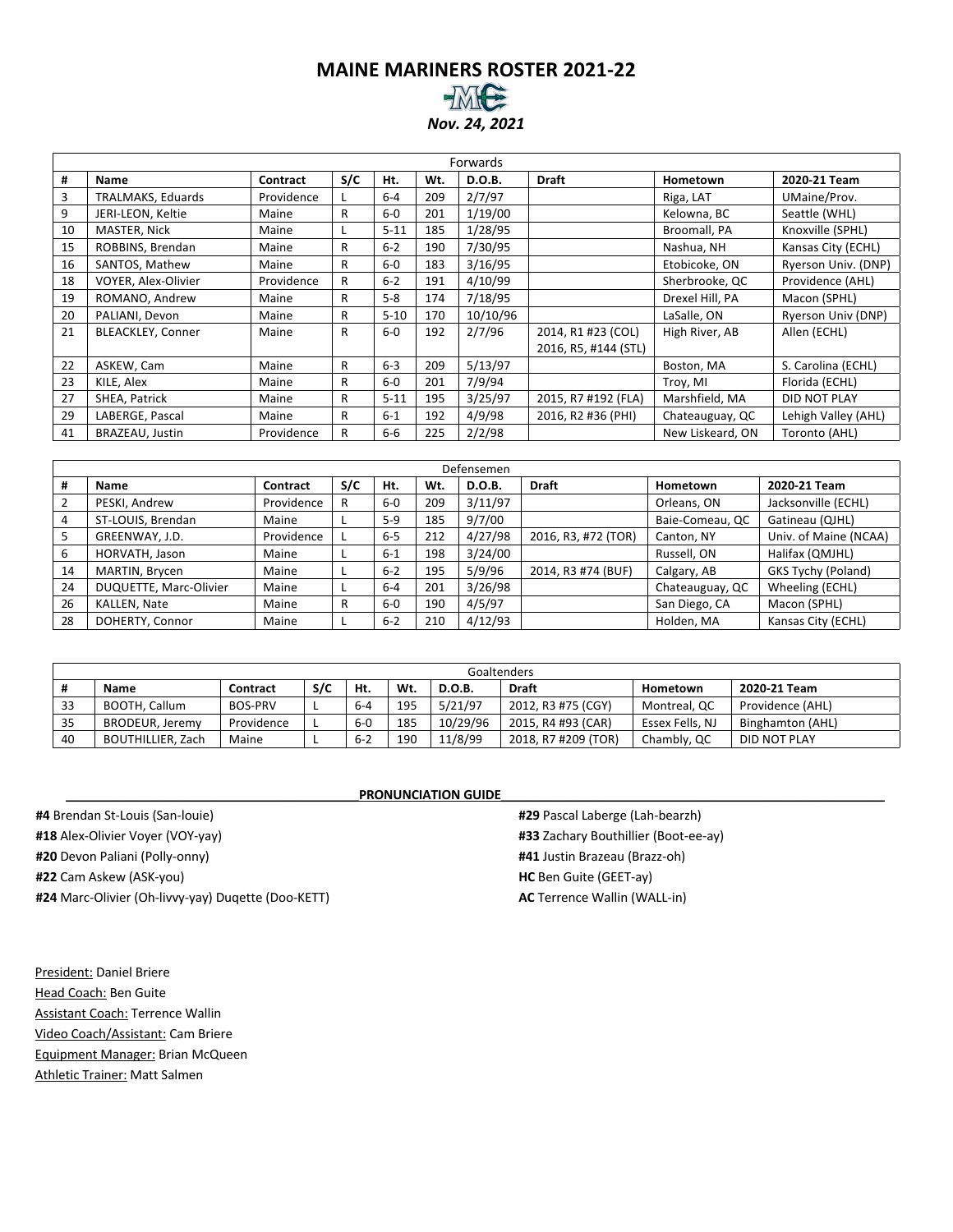# MAINE MARINERS PLAYER BIOS 2021-22 MAINE MARINERS PLAYER BIOS 2021-22

| with Ini City in 19-19 | <u>Notes:</u> Under contract with Providence since 2020-21 season, won a Clark Cup in his only season in the USHL | MARINERS CAREER<br>G | <b>ECHL CAREER (JAX, MNE)</b><br>32 | <b>AHL CAREER</b><br>5 | <b>PROCAREER</b><br>జ | <b>21-22 MARINERS</b> | 20-21 IACKSONVILLE<br>Z | <b>20-21 PROVIDENCE (AHL)</b><br>5 | <b>NCAA CAREER</b>      | 19-20 DNIY. OF NORTH DAKOTA (NCAA DI)<br>್ಲ್ರ | <b>19-19 DINA (NORTH DAXOLA (NORAN DI)</b><br>21 | 17-18 DNIV. OF NORTH DAKOTA (NCAA DI)<br>ید<br>4 | 16-17 UNIV. OF NORTH DAKOTA (NCAA DI)<br>5g | <b>15-18 CITY (USHL)</b><br>لئ<br>ڪ | <b>CCHL CAREER</b><br>≡ | 14-15 BROCKVILLE (CCHL) "A"<br>9 | 13-14 BROSKVILLE (CCHL)<br>9 | 12-13 BROCKVILLE (CCHL)<br>دە | "(VAH) T3ARTKON IHA"<br>雩 | #2 AMDREW PESM Defenseman I R I 0rleans, 0N I 6'0   209   3/11/97 (Age 24) |
|------------------------|-------------------------------------------------------------------------------------------------------------------|----------------------|-------------------------------------|------------------------|-----------------------|-----------------------|-------------------------|------------------------------------|-------------------------|-----------------------------------------------|--------------------------------------------------|--------------------------------------------------|---------------------------------------------|-------------------------------------|-------------------------|----------------------------------|------------------------------|-------------------------------|---------------------------|----------------------------------------------------------------------------|
|                        |                                                                                                                   |                      |                                     |                        |                       |                       |                         |                                    | ឆ្ល                     |                                               |                                                  |                                                  |                                             |                                     |                         |                                  |                              |                               |                           |                                                                            |
|                        |                                                                                                                   |                      | N                                   |                        | N                     | 0                     | N                       |                                    | 4                       |                                               | N                                                |                                                  |                                             | Z                                   | $\overline{\mathbf{z}}$ | 5                                | 5                            |                               | œ                         |                                                                            |
|                        |                                                                                                                   | $\blacksquare$       | دى                                  | $\blacksquare$         | دە                    | 0                     | دے                      | 0                                  | IJ                      | ص                                             |                                                  | ∍                                                | دە                                          | ಹ                                   | မြာ                     | ఴ                                | 29                           | 0                             | ь                         |                                                                            |
|                        |                                                                                                                   | $\blacksquare$       | دی                                  | $\blacksquare$         | ౮                     | 0                     | టా                      | 0                                  | $\overline{\mathbf{z}}$ | ᆯ                                             | دى                                               | లా                                               | دى                                          | ಹ                                   | ၼ                       | 성                                | S                            | 0                             | ᠊ᡆ                        |                                                                            |
|                        |                                                                                                                   | N                    |                                     |                        |                       | N                     | 5                       |                                    | 74                      | ನ                                             | N                                                | 5                                                | 6                                           | ಹ                                   | 2                       | $\infty$                         | ದ                            |                               | $\Xi$                     |                                                                            |
|                        |                                                                                                                   |                      |                                     |                        |                       |                       |                         |                                    |                         |                                               |                                                  |                                                  |                                             | =                                   | Z                       | حە                               | P                            |                               | PLYF                      |                                                                            |
|                        |                                                                                                                   |                      |                                     |                        |                       |                       |                         |                                    |                         |                                               |                                                  |                                                  |                                             | ∍                                   | حى                      |                                  | ぃ                            |                               | b                         |                                                                            |
|                        |                                                                                                                   |                      |                                     |                        |                       |                       |                         |                                    |                         |                                               |                                                  |                                                  |                                             | N                                   | اورع                    |                                  | N                            |                               | И                         |                                                                            |
|                        |                                                                                                                   |                      |                                     |                        |                       |                       |                         |                                    |                         |                                               |                                                  |                                                  |                                             | N                                   | P                       | N                                | ┶                            |                               | 宝                         |                                                                            |
|                        |                                                                                                                   |                      |                                     |                        |                       |                       |                         |                                    |                         |                                               |                                                  |                                                  |                                             | ธ                                   | Ō                       | ∍                                | ∍                            |                               | <b>PIM</b>                |                                                                            |

| <b>Rookie</b> *                  | 宅  | Þ  | $\overline{\mathbb{R}}$ | PLYF |                       | Ł                        | ত                   | PIM |
|----------------------------------|----|----|-------------------------|------|-----------------------|--------------------------|---------------------|-----|
| 17-18 SOREL-TRACY (QCHL)         | ఴ  |    | 54                      |      |                       |                          |                     |     |
| <b>18-19 BAEI-COMEAU (QMIHL)</b> |    | టా | డ                       | ゝ    | $\tilde{\phantom{0}}$ | $\overline{\phantom{0}}$ | 0                   |     |
| <b>19-20 BAEI-COMEAU (QMHL</b>   |    |    |                         |      |                       |                          |                     |     |
| OMJHL CAREER                     | සි | ದ  | န္ထြ                    | へ    | Ō                     | Ō                        | $\bar{\phantom{a}}$ | Ō   |
| 20-21 GATINEAU (QJHL)            |    |    |                         |      |                       |                          |                     |     |
| <b>21-22 MARINERS</b>            |    |    |                         |      |                       |                          |                     |     |
| <b>PRO/ECHL/MARINERS CAREER</b>  |    |    | Ñ                       |      |                       |                          |                     |     |

| Associate Head Coach, You Dark Clark Clark Clark Clark Clark Clark Clark Clare of the Streed Coach, T<br><u>Notes:</u> Hat trick in Mariners home opener (10/22/21 vs. WOR), under contract with Providence, first<br>UMaine alum to play for the Mariners (along with Brendan Robbins), played at UMaine while Ben Guite was | ECHL/MARINERS CAREER | AHL CAREER (PRV) | <b>PRO CAREER</b> | <b>21-22 MARINERS</b> | 21-22 PROVIDENCE (AHL) | 20-21 PROVIDENCE (AHL) | COLLEGE CAREER | 20-21 UNIVERSITY OF MAINE (NCAA DI) | 19-20 UNIVERSITY OF MAINE (NCAA DI) | <b>18-19 DINERSITY OF MAINE (SCAA DI)</b> | 17-18 DNVERSILY OF MAINE (NCAA DI) | 16-17 CHICAGO STEEL (USHL) | 15-16 BOSTON JK BAXDIIS(EHL) | * AHL Contract (PRV)/Rookie* | #3 LDUARDS TRALMAKS terral Luisia, Lx1 ls:41, 2001-2/17/37/474 |
|-------------------------------------------------------------------------------------------------------------------------------------------------------------------------------------------------------------------------------------------------------------------------------------------------------------------------------|----------------------|------------------|-------------------|-----------------------|------------------------|------------------------|----------------|-------------------------------------|-------------------------------------|-------------------------------------------|------------------------------------|----------------------------|------------------------------|------------------------------|----------------------------------------------------------------|
|                                                                                                                                                                                                                                                                                                                               |                      | ᇰ                |                   |                       | œ                      | ∞                      | 급              | ನ                                   | ید<br>4                             | ఴ                                         | یع                                 | å                          | 습                            | 吊                            |                                                                |
|                                                                                                                                                                                                                                                                                                                               | دت                   |                  |                   | دے                    |                        |                        | دے<br>ڪ        | 5                                   | Ħ                                   | ∞                                         | $\equiv$                           | $\equiv$                   | 28                           | G                            |                                                                |
|                                                                                                                                                                                                                                                                                                                               |                      |                  |                   |                       |                        |                        | ದೆ             |                                     | ಹ                                   | ص                                         | Ħ                                  | ಕ                          | 17                           | ь                            |                                                                |
|                                                                                                                                                                                                                                                                                                                               | دم                   | ای               | œ                 | دے                    |                        | ٠                      | 78             | ᇹ                                   | <u>జ</u>                            | ╛                                         | 52                                 | $\overline{z}$             | ري<br>ا                      | ≔                            |                                                                |
|                                                                                                                                                                                                                                                                                                                               |                      |                  |                   |                       |                        |                        | 102            | S                                   | ಹ                                   | 72                                        | $\overline{E}$                     | $\overline{=}$             | $\overline{5}$               | $\overline{\Xi}$             |                                                                |
|                                                                                                                                                                                                                                                                                                                               |                      |                  |                   |                       |                        |                        |                |                                     |                                     |                                           |                                    | И                          | ≏                            | MИ                           |                                                                |
|                                                                                                                                                                                                                                                                                                                               |                      |                  |                   |                       |                        |                        |                |                                     |                                     |                                           |                                    | N                          | ∾                            | ŋ                            |                                                                |
|                                                                                                                                                                                                                                                                                                                               |                      |                  |                   |                       |                        |                        |                |                                     |                                     |                                           |                                    | N                          |                              | ъ                            |                                                                |
|                                                                                                                                                                                                                                                                                                                               |                      |                  |                   |                       |                        |                        |                |                                     |                                     |                                           |                                    | И                          | در                           |                              |                                                                |
|                                                                                                                                                                                                                                                                                                                               |                      |                  |                   |                       |                        |                        |                |                                     |                                     |                                           |                                    |                            | ∾                            | PIM                          |                                                                |

| #76 overall, played under Ben Guite at UMaine, younger brother of Minnescota Wild forward Jordan Greenway | <u>Notes:</u> Assigned to Mariners from PRV on 10/28, made pro debut on 10/29 vs. TR, drafted by TOR in 2016, R3 | PRO/ECHL/MARINERS CAREER | <b>21-22 MARINERS</b> | <b>NCAA CAREER</b>                   | <b>20-21 DNIV. OF MAINE (NCAA DI)</b> | 19-20 DNIN: OF NHWE (NCAA DI) |           | 17-18 DNIV DE WISCONSCRY (NCAA DI) | 16-17 UNIV. 0F WISCONSIN (NCAA DI) | 19-16 LEAM DSA D117 (CSDP) | 15-16 USMTDP Juniors (USHL) | 14-15 TEAM USA U17 (USDP) | 14-15 USNIDP Juniors (USHL) | * AHL CONTRACT (PRV)*           | #5 JD .GREENWAV oetenseman I I [ canton, x Y   6'5   220   4/27/98 (48 c3) |
|-----------------------------------------------------------------------------------------------------------|------------------------------------------------------------------------------------------------------------------|--------------------------|-----------------------|--------------------------------------|---------------------------------------|-------------------------------|-----------|------------------------------------|------------------------------------|----------------------------|-----------------------------|---------------------------|-----------------------------|---------------------------------|----------------------------------------------------------------------------|
|                                                                                                           |                                                                                                                  | ص                        | مه                    | $\frac{1}{2}$                        | ≖                                     | 34                            | జ         | ವ                                  | 34                                 | 54                         | <u>يہ</u>                   | జ                         | دے<br>دے                    | 雩                               |                                                                            |
|                                                                                                           |                                                                                                                  |                          |                       |                                      |                                       |                               | صه        |                                    |                                    | cл                         |                             |                           |                             | G                               |                                                                            |
|                                                                                                           |                                                                                                                  | $\overline{\mathbf{z}}$  |                       | ē                                    |                                       | ص                             | 24        |                                    | 5                                  | 33<br>S                    | ∞                           | cл                        |                             | ►                               |                                                                            |
|                                                                                                           |                                                                                                                  | $\overline{5}$           |                       | $\overline{\overline{\overline{c}}}$ | టా                                    | $\equiv$                      | ದ<br>ದ    | دە                                 |                                    | $\overline{\mathbf{28}}$   | $\equiv$                    | 5                         | N                           | ᠊                               |                                                                            |
|                                                                                                           |                                                                                                                  | $\overline{5}$           |                       | $\overline{\phantom{0}}$             | 82                                    | $\overline{\mathbf{z}}$       | డె        | <u>يە</u>                          | 3                                  | ౙె                         | œ                           | ਛ                         |                             | <b>NIN</b>                      |                                                                            |
|                                                                                                           |                                                                                                                  |                          |                       |                                      |                                       |                               | S         |                                    |                                    |                            |                             |                           |                             | $\overline{g}$   $\overline{M}$ |                                                                            |
|                                                                                                           |                                                                                                                  |                          |                       |                                      |                                       |                               | Z         |                                    |                                    |                            |                             |                           |                             |                                 |                                                                            |
|                                                                                                           |                                                                                                                  |                          |                       |                                      |                                       |                               | $\bar{z}$ |                                    |                                    |                            |                             |                           |                             | $\overline{I}$                  |                                                                            |
|                                                                                                           |                                                                                                                  |                          |                       |                                      |                                       |                               | 4         |                                    |                                    |                            |                             |                           |                             | $\overline{\phantom{a}}$        |                                                                            |
|                                                                                                           |                                                                                                                  |                          |                       |                                      |                                       |                               | 82        |                                    |                                    |                            |                             |                           |                             | WM                              |                                                                            |

 $\Box$ 

المتماز كالمساح والمسارات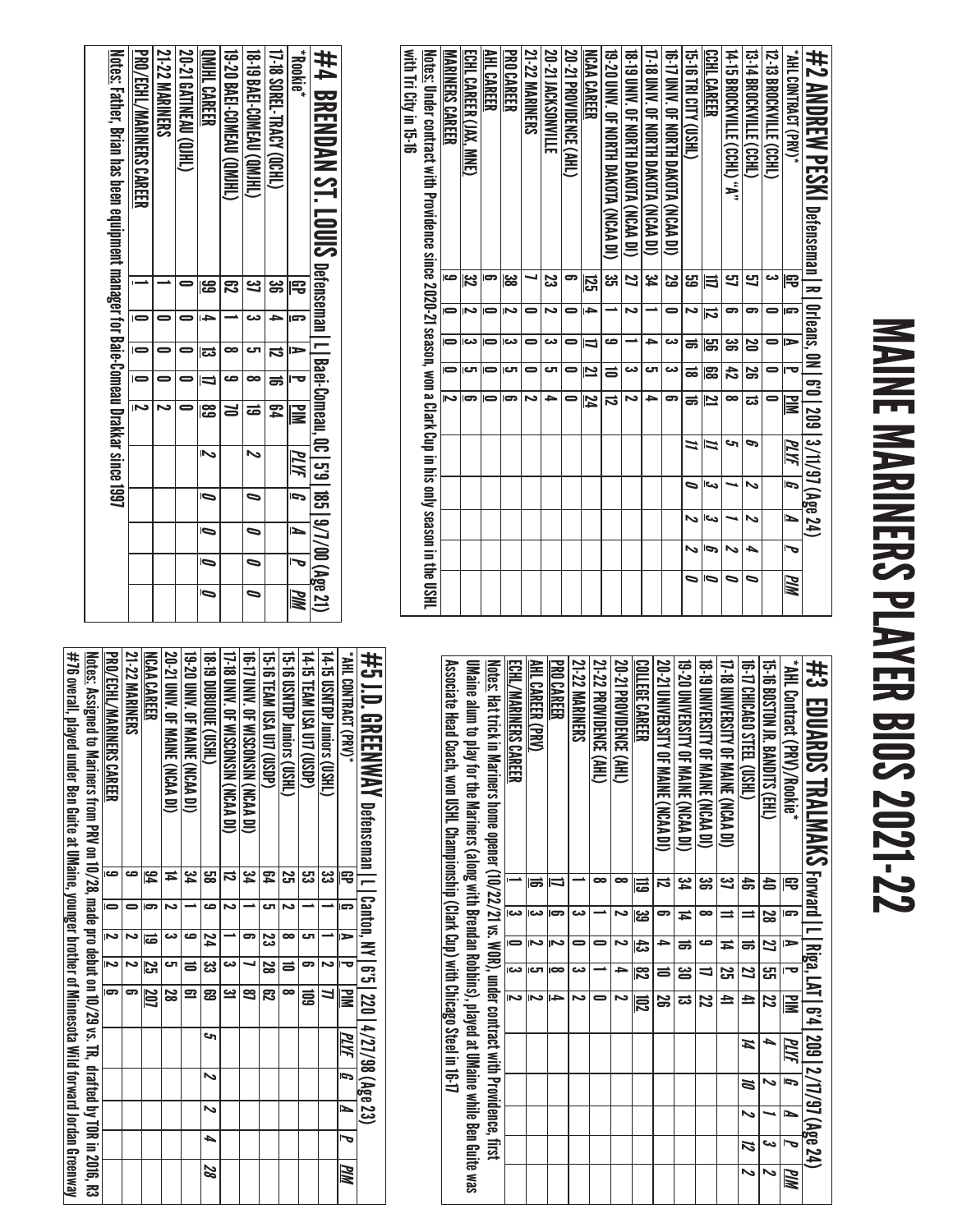| <u>Notes:</u> Had three assists in the Mariners two preseason games (10/15 vs. WOR, 10/16 @ WOR) | PRO/ECHL/MARINERS CAREER | <b>21-22 MARINERS</b> | <b>OMIHL CAREER</b> | <b>20-21 HALIFAX (QMJHL) "A"</b> | 19-20 HALIFAX (QMJHL) | <b>18-19 SHAWNINGAN (QMIHL)</b> | 17-18 SHAWINIGAN (QMIHL | <b>Rookie</b> * | #6 JASON HORVATH petenseman   L_Nussel  0N_61  198  3/4/00 (Age 21) |
|--------------------------------------------------------------------------------------------------|--------------------------|-----------------------|---------------------|----------------------------------|-----------------------|---------------------------------|-------------------------|-----------------|---------------------------------------------------------------------|
|                                                                                                  | <b>ID</b>                | ∸                     | 209                 | ಹಿ                               | ౘ                     | ൠ                               | $\frac{4}{5}$           | 宅               |                                                                     |
|                                                                                                  |                          |                       | Izi                 | టా                               | N                     |                                 | دے                      | lsp             |                                                                     |
|                                                                                                  |                          |                       | 54                  | ದ                                |                       | ವ                               | ದ                       | $\Rightarrow$   |                                                                     |
|                                                                                                  |                          |                       | 図                   | ಹ                                | ಹ                     | ವ                               | ಹ                       | i ta            |                                                                     |
|                                                                                                  | N                        | N                     | 冨                   | 눎                                | 88                    | یئ                              | 74                      | 旨               |                                                                     |
|                                                                                                  |                          |                       | احى                 |                                  |                       | دى                              |                         | PLYF            |                                                                     |
|                                                                                                  |                          |                       | b                   |                                  |                       | 0                               |                         | ā,              |                                                                     |
|                                                                                                  |                          |                       |                     |                                  |                       |                                 |                         | ►               |                                                                     |
|                                                                                                  |                          |                       |                     |                                  |                       |                                 |                         | J               |                                                                     |
|                                                                                                  |                          |                       | Ō                   |                                  |                       | P                               |                         | МM              |                                                                     |

| 39 GP), missed majority of 19-20 with wrist injury, played 20-21 with Knoxville Lee Bears (SPHL) | @ MAN, 1121 th 10 gold on 3/30/06 @ RDK , was dittl in Hockey East risshman scrimg in 15-16 (27 pt 2 inst 115 in 15-16 (27 pt 2 instruct on 2011) | <u>Notes:</u> Signed with Mariners out of U-Mass Lowell at end of 18-19, first pro point with assist on 3/24/19 | PRO/ECHL/MARINERS CAREER | <b>21-22 MARINERS</b> | <b>20-21 KNOXVILE (SPHL)</b> | <b>19-20 NARNNERS</b> | <b>18-T9 MARINERS</b> | COLLEGE CAREER | <b>18-19 DND SSAMELL (NCAA DI)</b> | U-1 B DEASS LOWELL (NCAP DI) | <b>16-17 DNASS LOWELL VCASH</b> | 15-16 UMASS LOWELL (NCAA DI) | <b>USHL CAREER</b> | <b>THIS DILLA (THIS)</b> | <b>CHRICOR BAPIDS (USHL)</b> | *aixlook*      | ##0 MCK MASTER corrall_18011728/95 (Age 26) |
|--------------------------------------------------------------------------------------------------|---------------------------------------------------------------------------------------------------------------------------------------------------|-----------------------------------------------------------------------------------------------------------------|--------------------------|-----------------------|------------------------------|-----------------------|-----------------------|----------------|------------------------------------|------------------------------|---------------------------------|------------------------------|--------------------|--------------------------|------------------------------|----------------|---------------------------------------------|
|                                                                                                  |                                                                                                                                                   |                                                                                                                 | ಜ                        | ص                     | ఴ                            |                       |                       | ළු             | <u>ین</u>                          | یک                           | 4                               | జ                            | ಜ                  | <u>ម</u> ្លា             | Z                            | 宅              |                                             |
|                                                                                                  |                                                                                                                                                   |                                                                                                                 | $\overline{5}$           | N                     | $\bullet$                    |                       | دے                    | $\mathbf{z}$   | 5                                  | دت                           | ÷                               | $\infty$                     | Z                  | ಜ                        |                              | l cra          |                                             |
|                                                                                                  |                                                                                                                                                   |                                                                                                                 | $\equiv$                 | ای                    | ಹ                            |                       | →                     | Đ              | 5                                  | $\equiv$                     |                                 | ಹ                            | 28                 | ಹ                        | صه                           | $\blacksquare$ |                                             |
|                                                                                                  |                                                                                                                                                   |                                                                                                                 | $\overline{5}$           |                       | S                            |                       |                       | 133            | ಹ                                  | ಪ                            | ದ                               | 74                           | لى<br>أ            | 42                       | ದ                            |                |                                             |
|                                                                                                  |                                                                                                                                                   |                                                                                                                 | $\overline{a}$           | œ                     | $\overline{\mathbf{z}}$      | Z                     | =                     | $\mathbf{S}$   | ತ                                  | یب<br>آگ                     | ఆ                               |                              | 72                 | ಹ                        | ÷                            | NI d           |                                             |
|                                                                                                  |                                                                                                                                                   |                                                                                                                 |                          |                       |                              |                       |                       |                |                                    |                              |                                 |                              |                    |                          |                              | <u>МИ</u>      |                                             |
|                                                                                                  |                                                                                                                                                   |                                                                                                                 |                          |                       |                              |                       |                       |                |                                    |                              |                                 |                              | ↖                  |                          |                              | ŋ              |                                             |
|                                                                                                  |                                                                                                                                                   |                                                                                                                 |                          |                       |                              |                       |                       |                |                                    |                              |                                 |                              | حا                 | حه                       |                              | Þ              |                                             |
|                                                                                                  |                                                                                                                                                   |                                                                                                                 |                          |                       |                              |                       |                       |                |                                    |                              |                                 |                              | ↖                  |                          |                              |                |                                             |
|                                                                                                  |                                                                                                                                                   |                                                                                                                 |                          |                       |                              |                       |                       |                |                                    |                              |                                 |                              | И                  | И                        |                              | MM             |                                             |

| \$P\$20 NELTIL JENI-LEON Forward I R I Kelowna, BC   6'0   201   1/19/00 (Age 21) | <b>Rookie</b> *         | THAN ALICI BLATER | 17-18 TRI CITY (WHL)<br>د | (THM) Sdoot WHI)         | 17-18 LETHBRIDGE (WHL) | <b>URNO TELHBRIDGE (WHL)</b> | <b>18-19 SEATTLE (WHL)</b> | 19-20 SEATTLE (WHL) | <b>20-21 SEATTLE (WHL) "A"</b> | <b>WHL CAREER</b> | 21-22 MARINERS | PRO/ECHL/MARINERS CAREER | <u>Notes:</u> First pro points with 2 assists on 10/23 @ WOR, signed with Mariners in Sept. 2021 |
|-----------------------------------------------------------------------------------|-------------------------|-------------------|---------------------------|--------------------------|------------------------|------------------------------|----------------------------|---------------------|--------------------------------|-------------------|----------------|--------------------------|--------------------------------------------------------------------------------------------------|
|                                                                                   | 宅                       | æ                 |                           | 2                        | یے                     | ൠ                            | î۴                         | ఔ                   | 33                             | 250               | =              | $\equiv$                 |                                                                                                  |
|                                                                                   | G                       | N                 |                           |                          |                        | cл                           | دے                         | జ                   | ╛                              | မွာ               |                |                          |                                                                                                  |
|                                                                                   | $\Rightarrow$           |                   |                           | N                        | ى                      | صه                           |                            | ಹ                   | $\equiv$                       | ಗಿದೆ<br>ನ         | ص              | יכ                       |                                                                                                  |
|                                                                                   | $\overline{\mathbf{v}}$ | دے                | 0                         | دت                       | ನ                      | ≖                            | $\equiv$                   | ≞                   | $\overline{\mathbf{z}}$        | $\equiv$          | ى              | rت                       |                                                                                                  |
|                                                                                   | N                       |                   | 0                         | $\overline{\phantom{0}}$ | $\bullet$              |                              | 5                          | ಹ                   | 5                              | <u>မှာ</u>        |                | $\overline{\phantom{0}}$ |                                                                                                  |
|                                                                                   | PLYF                    |                   |                           |                          | æ                      |                              | حہ                         |                     |                                | 12                |                |                          |                                                                                                  |
|                                                                                   | lā                      |                   |                           |                          | 0                      |                              |                            |                     |                                |                   |                |                          |                                                                                                  |
|                                                                                   | Þ                       |                   |                           |                          | ∾                      |                              |                            |                     |                                | دے                |                |                          |                                                                                                  |
|                                                                                   | J                       |                   |                           |                          |                        |                              | ゝ                          |                     |                                | ۱÷۱               |                |                          |                                                                                                  |
|                                                                                   | MМ                      |                   |                           |                          | ٠                      |                              | 0                          |                     |                                | 4                 |                |                          |                                                                                                  |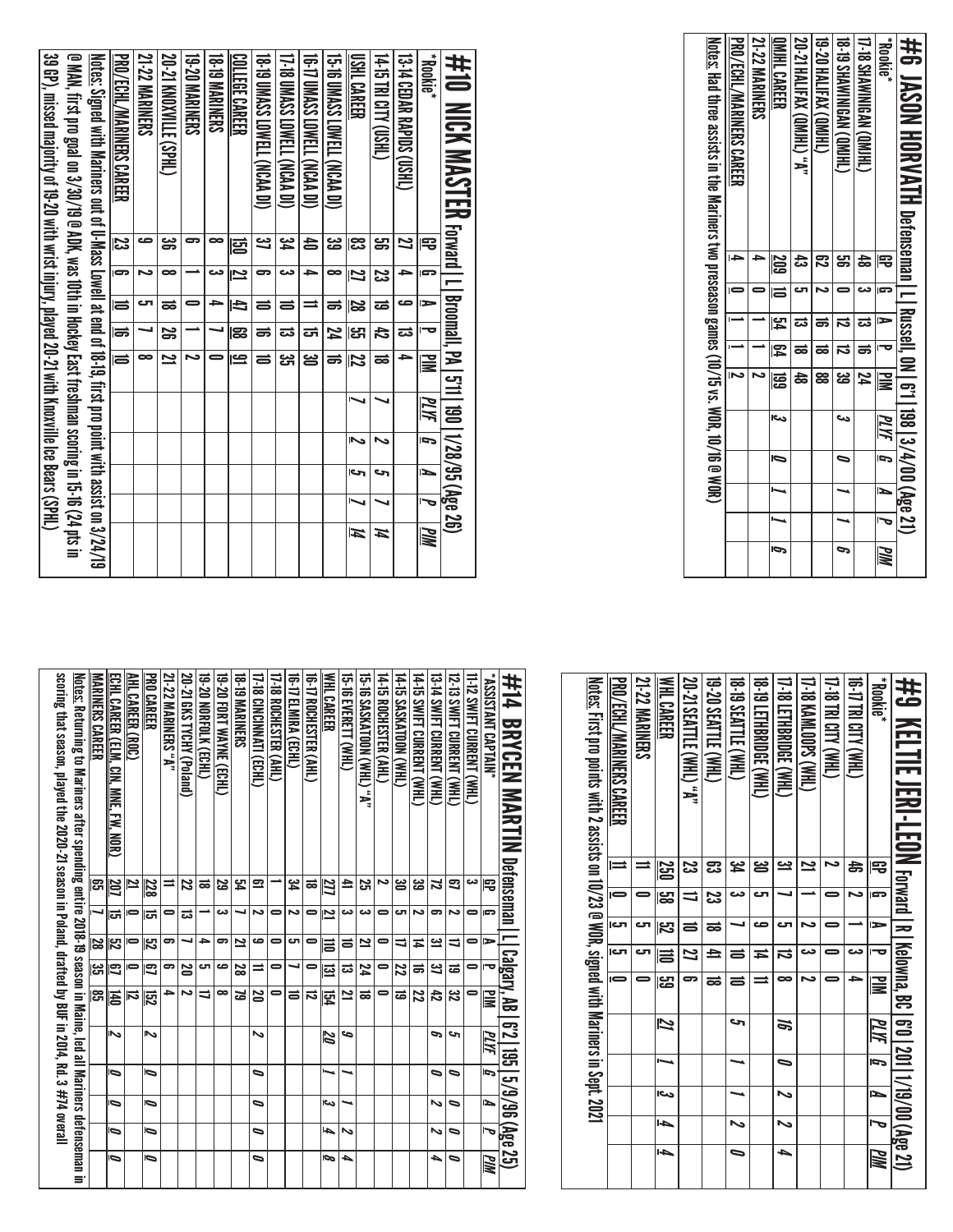| first UMaine alum (along with TraImaks) to play for Mariners | <u>Notes:</u> Was in camp on a tryout, played at UMaine while Ben Guite was an Assistant, then Associate Coach, | <b>MARINERS CAREER</b>  | <b>EGHL CARER (KC. MKE)</b> | AHL CAREER     | <b>PRO CAREER</b> | <b>21-22 MARINERS</b> | 20-21 KANSAS CITY | <b>19-20 EVANSVALLE (SPHL)</b> | <b>18-19 SPRINGFIELD (AHL)</b> | COLLEGE CAREER | <b>18-19 DNIVERSILY OF MAINE (NCAA DI)</b> | 17-18 DNIVERSITY OF MAINE (NCAA DI) | 10-17 DATAERSITY OF MAINE (SCAP DI) | <b>10 PYSSILY OF MAINE (NCAN DI)</b> | <b>USPHL Premier CAREER</b> | 14-15 ISLANDERS HC (USPHL Premier) | 13-14 ISLMDDES HC (USPHL Premier) | <b>Rookie*</b>           | #15 BRENDAN ROBBINS Forward I RI Nashua, NH 1621 1901 6/30/95 (Age 26) |
|--------------------------------------------------------------|-----------------------------------------------------------------------------------------------------------------|-------------------------|-----------------------------|----------------|-------------------|-----------------------|-------------------|--------------------------------|--------------------------------|----------------|--------------------------------------------|-------------------------------------|-------------------------------------|--------------------------------------|-----------------------------|------------------------------------|-----------------------------------|--------------------------|------------------------------------------------------------------------|
|                                                              |                                                                                                                 | $\equiv$                | 4                           |                | đ                 | ⋍                     | دە<br>دى          |                                |                                | 푾              | ఴ                                          | <u>ین</u>                           | بر<br>4                             | ఴ                                    | N                           | ഋ                                  | 20                                | ₽                        |                                                                        |
|                                                              |                                                                                                                 |                         |                             | $\equiv$       | N                 |                       |                   |                                |                                | అ              | صه                                         | $\equiv$                            | 5                                   | ٩                                    | 74                          | ಹ                                  | 5                                 | G                        |                                                                        |
|                                                              |                                                                                                                 | دە                      | دده                         |                | دے                | دے                    | 0                 |                                |                                | یں<br>ات       | لت                                         | $\equiv$                            | ದ                                   |                                      | ಜ                           | S                                  |                                   | ⋗                        |                                                                        |
|                                                              |                                                                                                                 | →                       | ای                          | $\blacksquare$ | టా                | ٩                     |                   | N                              | 0                              | ဌာ             | Ħ                                          | $\overline{\mathbf{z}}$             | ಹ                                   | =                                    | Ľ                           | $\sharp$                           | ಪ                                 | $\overline{\phantom{a}}$ |                                                                        |
|                                                              |                                                                                                                 | $\overline{\mathbf{v}}$ | $\infty$                    |                | $\infty$          | N                     | 5                 |                                |                                | ຌ              | 74                                         | 0Z I                                | ವ                                   |                                      | $\frac{4}{5}$               | 8<br>8                             | 20                                | ≧                        |                                                                        |
|                                                              |                                                                                                                 |                         |                             |                |                   |                       |                   |                                |                                |                |                                            |                                     |                                     |                                      | ۱÷۵                         | ▲                                  |                                   | PLYF                     |                                                                        |
|                                                              |                                                                                                                 |                         |                             |                |                   |                       |                   |                                |                                |                |                                            |                                     |                                     |                                      |                             |                                    |                                   | ŋ                        |                                                                        |
|                                                              |                                                                                                                 |                         |                             |                |                   |                       |                   |                                |                                |                |                                            |                                     |                                     |                                      | N,                          | N                                  |                                   | ►                        |                                                                        |
|                                                              |                                                                                                                 |                         |                             |                |                   |                       |                   |                                |                                |                |                                            |                                     |                                     |                                      | احد                         | ىئ                                 |                                   |                          |                                                                        |
|                                                              |                                                                                                                 |                         |                             |                |                   |                       |                   |                                |                                |                |                                            |                                     |                                     |                                      | Z                           | ~                                  |                                   | <b>MIN</b>               |                                                                        |

| #16 MATHEW SAMTOS Forward I R I Ecorione, 0M I 61   183   3/16/95 (Age 26)                                      |        |      |              |    |               |    |    |    |                     |            |
|-----------------------------------------------------------------------------------------------------------------|--------|------|--------------|----|---------------|----|----|----|---------------------|------------|
| <b>Rookie</b>                                                                                                   | 雩      | G    | E            | ᇰ  | ≧             | MЫ | Ī, | L  | $\bar{\phantom{a}}$ | <b>MIN</b> |
| 12-13 BRAMPTON (OHL)                                                                                            |        |      |              | ದ  | 74            | حہ |    | 0  | 0                   | ∍          |
| <b>THO) AVBILH BON 41-51</b>                                                                                    | ఔ      | 5    | ∞            | ≖  | 48            | 22 |    | دے | c                   | 8Å         |
| <b>T4-15 NORTH BAY (OHL)</b>                                                                                    |        | ⋍    | ಹ            | ಜ  | 42            | ল  |    |    |                     | p          |
| 15-16 NORTH BAY (OHL) "A"                                                                                       | 54     | 5g   | 40           | සි | Z             | ⋍  | S  | P  | 11                  | Ø          |
| <b>OHL CAREER</b>                                                                                               | 55     | ပ္ပာ | 4            | IJ | 冨             | 33 | IJ | Ģ  |                     | <b>ZQ</b>  |
| 16-17 TO LEDO                                                                                                   | 49     | 5    |              | ನ  | دے<br>ا       |    |    |    |                     |            |
| <b>18-19 BYERSON UNIV. (USD RTS)</b>                                                                            | S      | ಜ    | N            | ಕ  | $\infty$      | S  | ∾  | دى | c                   | P          |
| <b>19-20 BYERSON UNIV. (USPORTS)</b>                                                                            | 8<br>8 | ದ    | $\mathbf{z}$ | ఴ  | ఴ             | حہ | دے | ٠  |                     | ∞          |
| <b>21-22 MARINERS</b>                                                                                           |        | دے   | cл           | ∞  | ص             |    |    |    |                     |            |
| PRO/ECHL CAREER (TOL, ME)                                                                                       | 12     | صە   |              | N  | $\frac{4}{4}$ |    |    |    |                     |            |
| <b>MARINERS CAREER</b>                                                                                          |        | دم   | ات           | œ  | c             |    |    |    |                     |            |
| <u>Notes:</u> Averaged over a point-per-game in final season with North Bay, also serving as alternate captain, |        |      |              |    |               |    |    |    |                     |            |
| prior ECHL experience w/Toledo in 16, 17, Ryerson transmate of tellow Mariners Toeson Paliani                   |        |      |              |    |               |    |    |    |                     |            |
|                                                                                                                 |        |      |              |    |               |    |    |    |                     |            |

| dence and Jacksonville, finished 6th in QMIHL scoring in 19-20 | Notes: Under contract with Providence (2nd year of 2 year deal), split the 2020-21 season between Provi- | <b>MARINERS CAREF</b> | ECHL CAREER (JAX) | <b>AHL CAREER (PRV)</b> | <b>PRO CAREER</b> | 21-22 MARINERS | 21-22 PROVIDENCE (AHL) | <b>20-21 INCKSNONVILLE</b> | <b>20-21 PROVIDENCE (AHL)</b> | <b>OMIHL CAREER</b>     | 19-20 SHERBROOKE (QMHL) ;**; | <b>18. SHERBARDAN E CONFLIT</b> | 17-18 BIMONSCONER        | <b>(THINDISKI CONTEN)</b> | 15-16 RIMOUSKI (QMJHL)   | <b>*AHL CONTRACT (PRV)*</b> | ##18 NLER/OLIVIER YOVER assuration of the state is a list of the NDYER YOVER 22. |
|----------------------------------------------------------------|----------------------------------------------------------------------------------------------------------|-----------------------|-------------------|-------------------------|-------------------|----------------|------------------------|----------------------------|-------------------------------|-------------------------|------------------------------|---------------------------------|--------------------------|---------------------------|--------------------------|-----------------------------|----------------------------------------------------------------------------------|
|                                                                |                                                                                                          |                       | 15                | 2g                      | 44                |                | 5                      | ಹ                          | Z                             | 289                     | ఔ                            | g                               | لى<br>س                  | <u>යු</u>                 | دە<br>60                 | 号                           |                                                                                  |
|                                                                |                                                                                                          |                       |                   | లా                      | లా                |                |                        |                            | ĒЛ                            | ္ဟ                      | 44                           | SS                              | ನ                        |                           | دے                       | c.                          |                                                                                  |
|                                                                |                                                                                                          |                       |                   | دے                      | œ                 |                |                        | ص                          | دے                            | $\overline{\Xi}$        | 44                           | <u>یع</u>                       | N                        | ದ                         |                          | ⋗                           |                                                                                  |
|                                                                |                                                                                                          |                       | Iсл               | $\bullet$               | ದ                 |                | 0                      | టా                         | œ                             | $\overline{\Xi}$        | 88                           | ය<br>ස                          | یب<br>N                  | N                         | లా                       |                             |                                                                                  |
|                                                                |                                                                                                          |                       |                   | 33                      | ζ2                |                |                        | N                          | <u>یع</u>                     | $\overline{383}$        | ă                            | జి                              | ¥                        | ឨ                         | å                        | $\mathbf{u}$                |                                                                                  |
|                                                                |                                                                                                          |                       |                   |                         |                   |                |                        |                            |                               |                         |                              | c                               |                          | ٠                         | u                        |                             |                                                                                  |
|                                                                |                                                                                                          |                       |                   |                         |                   |                |                        |                            |                               | 52                      |                              |                                 |                          |                           |                          | MЫ                          |                                                                                  |
|                                                                |                                                                                                          |                       |                   |                         |                   |                |                        |                            |                               | اور                     |                              | N                               | 0                        |                           | 0                        | ſ,                          |                                                                                  |
|                                                                |                                                                                                          |                       |                   |                         |                   |                |                        |                            |                               | $\overline{\mathbf{a}}$ |                              |                                 | $\overline{\phantom{0}}$ | 5                         |                          | Ł                           |                                                                                  |
|                                                                |                                                                                                          |                       |                   |                         |                   |                |                        |                            |                               | <b>ES</b>               |                              | Z                               | 0                        |                           |                          |                             |                                                                                  |
|                                                                |                                                                                                          |                       |                   |                         |                   |                |                        |                            |                               | $\frac{3}{2}$           |                              | 72                              | И                        |                           | $\overline{\phantom{0}}$ | PIN                         |                                                                                  |

| All-American, played with F Nick Master at La Salle and D Nate Kallen last season in Macon<br>led all of Dilli in scoring ass a intigrated for for the sequite addition of the sequence of the sequence of the AHCA | <u>Notes:</u> Scored first ECHL goal on 10/31/21 vs. REA, signed with Mariners out of SUNY Geneseo in July 2020,<br><b>PRO/LCHL/MARINERS CAREF</b> | 21-22 MARINERS | 20-21 MACDN (SPHL) | 20-21 HONTSVILLE (SPHL) | COLLEGE CAREER | 19-Y", "A" DILISED (NCAA DIII) "A" | 18 PHIS SINA GENESED (NCAA DIII) | 17-18 SUNY GENESED (NCAA DILI) | 16-17 SUNY GENESEO (NCAA DIIU) | NAHL CAREER | G-51 SHARA NAO ISANG SI SE | 14:51 DENSIQNA (NEW) | <b>PREP CAREER</b> | 13-14 LA SALLE COLLEGE HIGH ( )PREA | 12 :3 LA SALIF COLLEGE HER (PREP) | 11-12 LA SALLE COLLEGE HIGH (PREP) | *Rookie* | #19 ANDREW ROMANO Forward I RI Drexel Hill, PA   5'8  174  1/18/95 (Age 26) |
|---------------------------------------------------------------------------------------------------------------------------------------------------------------------------------------------------------------------|----------------------------------------------------------------------------------------------------------------------------------------------------|----------------|--------------------|-------------------------|----------------|------------------------------------|----------------------------------|--------------------------------|--------------------------------|-------------|----------------------------|----------------------|--------------------|-------------------------------------|-----------------------------------|------------------------------------|----------|-----------------------------------------------------------------------------|
|                                                                                                                                                                                                                     |                                                                                                                                                    |                | డ                  |                         |                | 2                                  | ಜ                                | 52                             | 2                              | 믋           | ප                          | జా                   | ൠ                  | صه                                  | ᆯ                                 | ≕                                  | 宅        |                                                                             |
|                                                                                                                                                                                                                     |                                                                                                                                                    |                | ∍                  | دے                      | ಜ              | Ħ                                  | ᇹ                                | 5                              | ص                              | 74          | ╛                          |                      | یے                 | ವ                                   | ವ                                 | 5                                  | P        |                                                                             |
|                                                                                                                                                                                                                     |                                                                                                                                                    |                |                    | N                       | <u>ន្</u> ជ    | 42                                 | ਨਿ                               | یئ                             | ⇒                              | ട്ട         | జ                          | ⇒                    | 크                  | ವ                                   | 25                                | $\bullet$                          | Þ        |                                                                             |
|                                                                                                                                                                                                                     | N                                                                                                                                                  | N              | ∸                  | ال                      | ≡              | පු<br>ප                            | ಔ                                | یے                             | S                              | ൠ           | ఞ                          | 24                   | Z                  | S                                   | జ                                 | Ħ                                  | ᅮ        |                                                                             |
|                                                                                                                                                                                                                     | Z                                                                                                                                                  | د٦             | ದ                  |                         | یج             | ಹ                                  | د٦                               | 5                              | ᇹ                              | జ           | Ħ                          | 24                   | Ħ                  | د٦                                  | ∞                                 | ٠                                  | ШM       |                                                                             |
|                                                                                                                                                                                                                     |                                                                                                                                                    |                | ∾                  |                         |                |                                    |                                  |                                |                                | G           | 9                          |                      |                    |                                     |                                   |                                    | PLYF     |                                                                             |
|                                                                                                                                                                                                                     |                                                                                                                                                    |                | ∍                  |                         |                |                                    |                                  |                                |                                |             |                            |                      |                    |                                     |                                   |                                    | Ĩ,       |                                                                             |
|                                                                                                                                                                                                                     |                                                                                                                                                    |                | ∍                  |                         |                |                                    |                                  |                                |                                | احت         | دے                         |                      |                    |                                     |                                   |                                    | ⊾        |                                                                             |
|                                                                                                                                                                                                                     |                                                                                                                                                    |                | ∍                  |                         |                |                                    |                                  |                                |                                | ⊌           | ┶                          |                      |                    |                                     |                                   |                                    |          |                                                                             |
|                                                                                                                                                                                                                     |                                                                                                                                                    |                | ∍                  |                         |                |                                    |                                  |                                |                                | حەا         | ┶                          |                      |                    |                                     |                                   |                                    | MМ       |                                                                             |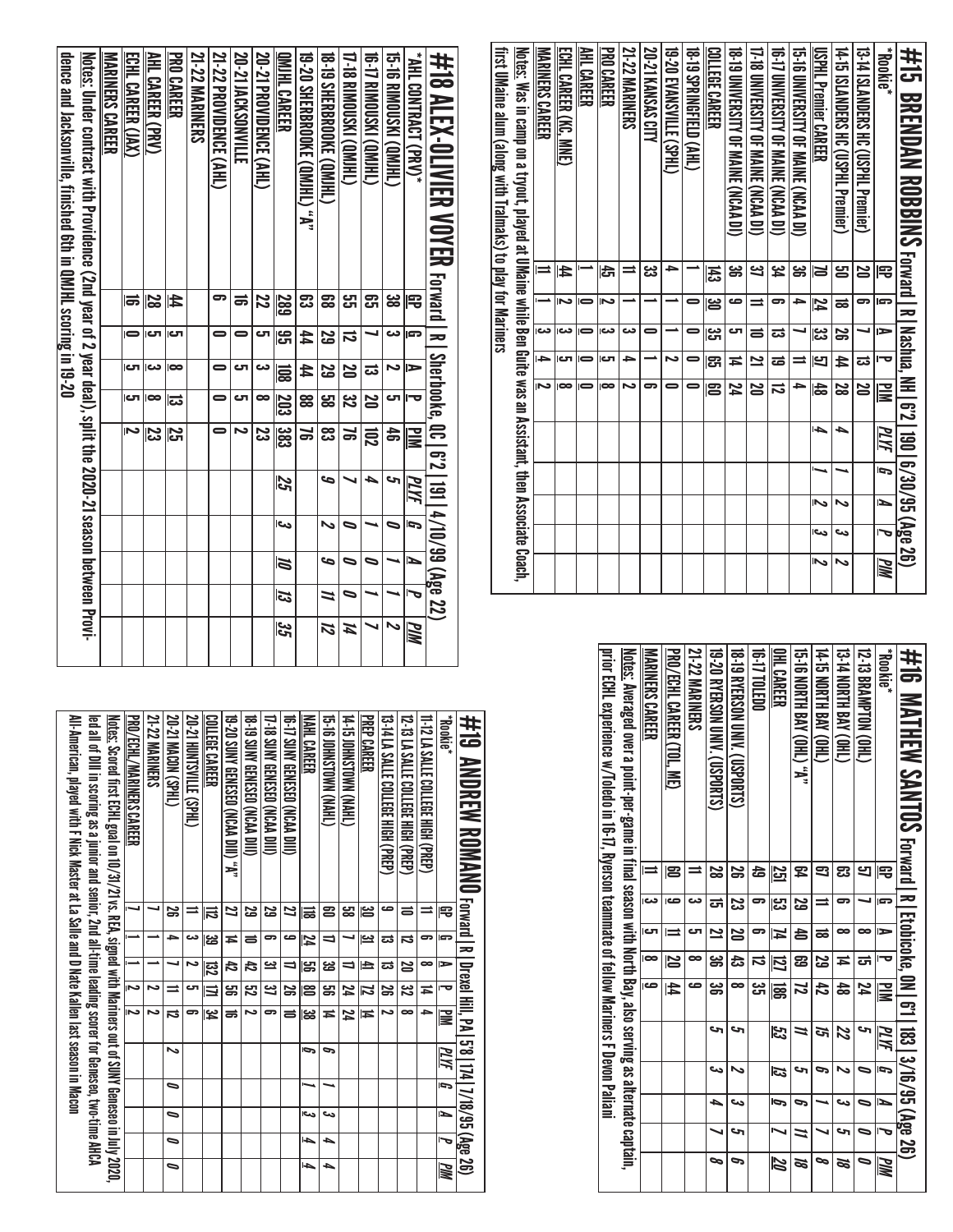| teamnates with Mathew Santos at Ryerson D<br><u>Notes:</u> Scored the first Mariners goal of the 2021 preseason, signed with Mariners in Sept. 2021, | PRO/ECHL/MARINERS CAREER | 21-22 MARINERS | <b>COLLEGE CAREER</b> | 19-20 RYERSON UNIV. (USPORTS) | 18-19 RYERSON UNIV. (COSPORTS) | 17-18 RHERSOM DINN. (1020BH) | 16-17 RYERSON UNIV. (USPORTS) | OHL CAREER          | <b>15-16 SARMA (OHL)</b> | <b>GHT.19 XRINAW (OHL)</b> | 14-15 SAGINAW (OHL) | 14-15 SIDBORK (DHL | <b>Rookie*</b> | #20 DLVDN PALIANI rorantl x lassie, ox 12.0110/10/10/10/10/48 (42.9%) |
|------------------------------------------------------------------------------------------------------------------------------------------------------|--------------------------|----------------|-----------------------|-------------------------------|--------------------------------|------------------------------|-------------------------------|---------------------|--------------------------|----------------------------|---------------------|--------------------|----------------|-----------------------------------------------------------------------|
|                                                                                                                                                      | iсл                      | చా             | ) မွှ                 | $\overline{\mathbf{z}}$       | 2g                             | జ                            | 25                            | 52                  | ൠ                        | یب<br>ان                   | مبر<br>ڪ            |                    | ₩              |                                                                       |
|                                                                                                                                                      | 0                        |                | 34                    | $\equiv$                      | $\vec{v}$                      | 5                            | 5                             | Ħ                   | N                        | ÷                          | ∞                   |                    | G.             |                                                                       |
|                                                                                                                                                      | $\blacksquare$           |                | జ                     | ದ                             | $\equiv$                       | 5                            |                               | 52                  | 5                        | $\equiv$                   | ದ                   |                    | ►              |                                                                       |
|                                                                                                                                                      | $\blacksquare$           |                | Z                     | <u>ភ</u>                      | Z                              | ನ                            | ದ                             | ದೆ                  | œ                        | ħ                          | 2                   |                    | ᅮ              |                                                                       |
|                                                                                                                                                      | Ю                        | ى              | 44                    | $\bullet$                     | $\overline{\mathbf{u}}$        | ಹ                            | ∞                             | ၛၟ                  | S                        | ಜ                          | 74                  | ದ                  | NI A           |                                                                       |
|                                                                                                                                                      |                          |                | N                     | ы                             | حه                             | حه                           | ы                             | $\vec{\phantom{a}}$ |                          |                            | ┶                   |                    | MИ             |                                                                       |
|                                                                                                                                                      |                          |                | حەا                   |                               |                                |                              |                               | 6                   |                          |                            | 宝                   |                    | $\overline{5}$ |                                                                       |
|                                                                                                                                                      |                          |                | ات                    |                               | ده                             |                              |                               |                     | 0                        |                            |                     |                    | P              |                                                                       |
|                                                                                                                                                      |                          |                | <b>S</b>              | دره                           | 4                              |                              | 5                             |                     | 0                        |                            |                     |                    | Į              |                                                                       |
|                                                                                                                                                      |                          |                | Ģ                     |                               |                                |                              |                               | [∕                  |                          |                            | 0                   |                    | MМ             |                                                                       |

| #22 CAMEROM ASKEW Farat Internation Fame Park of ASKEW Farat International SKEW CAMEROM                     |          |          |         |          |           |    |    |    |    |                          |
|-------------------------------------------------------------------------------------------------------------|----------|----------|---------|----------|-----------|----|----|----|----|--------------------------|
|                                                                                                             | 宅        | <b>G</b> | ►       | ᅮ        | ≧         | ЫМ | þ  | ►  | Į  | WM                       |
| 13-14 DROMMONDVILLE (QM)HL)                                                                                 | 54       | ى        | صه      | Ħ        | 22        | 1  | 0  | ↖  | ↖  |                          |
| LHIMO) NOLONOM SI-71                                                                                        | ఞ        |          | 2g      | đ        | 44        | S. | ∾  |    | دے | ᆓ                        |
| 15.EWONCLON (GMHL)                                                                                          | ఞ        | ین<br>ا  | دى<br>ئ | සූ       | đ         | ಕ  | P  | دە | حت | ┶                        |
| CHIND) NONCION (OMIHL)                                                                                      | ین<br>ا  | ಪ        | ಹ       | <u>ន</u> | Ħ         |    |    |    |    |                          |
| <b>GRIMMANINERS (ON HE)</b>                                                                                 | ౢ        | Ħ        | ದ       | 2        | 74        | c  | 0  |    |    | 0                        |
| [7-18 SHAWNNIGAN (QM)HL)                                                                                    | ین<br>ا  | ಪ        | ═       | 74       | ⊒         |    |    |    |    |                          |
| I7-18 CHARLOTTETOWN (OMJHL)                                                                                 | یے       | 5        | ∞       | Ħ        | ఴ         | N  | ▵  |    | ⋍  | S,                       |
| QMJHL CAREER                                                                                                | 32       | ē        | 믋       | 218      | 200       | Ξ  | lನ | ≖  | ß  | <u>ន</u>                 |
| <b>18. IS SOLH CAROLINA</b>                                                                                 | Đ        |          | ᇹ       | 2        | <u>يە</u> | S  | ∍  | دے | دے | $\overline{\phantom{a}}$ |
| <b>PAILBARG HING 02-58</b>                                                                                  | لى<br>س  | ದ        | ಹ       | 2g       | ఴ         |    |    |    |    |                          |
| 20-21 SOUTH CAROLINA                                                                                        | ಕಿ       | صه       | ى       | Ħ        | đ         |    |    |    |    |                          |
| 21-22 MARINERS                                                                                              | =        | ى        | دے      | ∞        | ∞         |    |    |    |    |                          |
| PRO/ECHL CAREER (SC, MNE)                                                                                   | ශූ       | ದೆ       | یم<br>4 | Ц        | 尼         | حا | Ī  | دے | دے | Z                        |
| MARINERS CAREER                                                                                             | $\equiv$ | rت       | دم      | lœ       | lœ        |    |    |    |    |                          |
| <u>Notes:</u> Acquired in Sept 2021 from SC in exchg for future considerations, played on a line with VAN's |          |          |         |          |           |    |    |    |    |                          |
| Concretation is 1:5-11:01 in 1:5-11:01 in 19:00 and the process of the School S. Costally Advanced S        |          |          |         |          |           |    |    |    |    |                          |
|                                                                                                             |          |          |         |          |           |    |    |    |    |                          |

|            |          |                              |     |         |            |                                     |   |            | ЖW              |
|------------|----------|------------------------------|-----|---------|------------|-------------------------------------|---|------------|-----------------|
| 宅          | G        | ∍                            |     |         |            | ſ,                                  | ъ | 宝          |                 |
| ಹ          | ىم       | 0                            | دہ  | 9       |            |                                     |   |            |                 |
| ສ          | ڡ        | ڡ                            | ಹ   | జ       | مه         | Z                                   |   | دے         |                 |
| ⊣          | ន        | జ                            | ౙ   | ds<br>S |            |                                     |   |            |                 |
| 므          | 2        | 22                           | 숩   | 숩       | c          |                                     |   | ىم         |                 |
| ឌ          | ದ        | پي                           | お   | 숩       |            |                                     |   |            |                 |
| <u>259</u> | န္တ      | ౹౾                           | జె్ | 扈       | 14         | ارى                                 | ふ | ات         |                 |
| ਨੰ         | N        | ∞                            | ᇹ   | ∞       | ゝ          | 0                                   | ∍ | ∍          |                 |
| Ħ          |          | ᇹ                            | ⇉   | Ħ       |            |                                     |   |            |                 |
|            | 0        |                              |     | دہ      |            |                                     |   |            |                 |
| ದ          |          | =                            |     |         |            |                                     |   |            |                 |
| 숨          | ಹ        | ಹ                            | జ   | జ       |            |                                     |   |            |                 |
| ප          | ات       | ⋍                            | ಹ   | జ       |            |                                     |   |            |                 |
| ಹ          | ٠        | ڡ                            | ದ   | →       |            |                                     |   |            |                 |
| ᇹ          | دے       | د٦                           | ى   | 9       |            |                                     |   |            |                 |
| ದ          | ى        | cл                           | ᇹ   | Ħ       |            |                                     |   |            |                 |
|            | 0        | 0                            | 0   | د       |            |                                     |   |            |                 |
| జ          | ⇒        | ى                            | مه  | ⇉       |            |                                     |   |            |                 |
| 9          | 0        |                              | 0   | и       |            |                                     |   |            |                 |
| 258        | 呂        | 13                           | 扈   | 23      |            |                                     |   |            |                 |
| ಔ          | ⋍        | 72                           | ಜ   | မ္ထ     |            |                                     |   |            |                 |
| 얺          | یں<br>صا | 齿                            | 18  | 뎘       |            |                                     |   |            |                 |
| 2          | cл       | cл                           | ᇹ   | ఴ       |            |                                     |   |            |                 |
|            |          | 井21 CONNER BLEACENTEY rerear | 굴   | ≔       | <b>WIN</b> | <b>High River, AB</b><br>PLYF<br>Щg |   | <u>ទ្ធ</u> | 2/7/96 (Age 25) |

| scoring Thitme (7) ptk), scored 1997 and 1997 (all at 19-60 (all at 19-60 (all at 19-60 (all at 19-60 and 19-7<br>history on 10/21/18 in a 4-2 win vs. NFL, won USHL Clark Cup with Green Bay Gamblers in 2011-12<br><u>Notes:</u> Was the first player ever to sign with the Mariners (July 2018), Entering 20-21 is third in franchise | <b>MARINERS CAREER</b> | ECHL CAREER (CIN, MNE) | AHL CAREER (ROC. UTL HAK, LAN) | <b>PRO CAREER</b> | "A" SAJMARINERS "A" | 19-20 MARINERS | 18-19 LAVAL (AHL) | 18.19 HARTFORD (AHL) | 18 ID NOA (AHL) | <b>18-19 MARINERS</b> | <b>17-18 CINCINNATI</b> | <b>T-18 ROCHESTER (AHL)</b> | (THE STERIES (AHL) | COLLEGE CAREER | <b>10 MADINICHICAN (NCAA DI)</b> C | 15-16 MICHGAN (NCAA DI) | 14-15 MICHIGNA (NCAA DI) | 13-14 MICHIGAN (NCAA DI) | USHL CAREER | I2-13 GREEN BAY (USHL) | 11-12 GREEN BAY (USHL) | "ASSISTANT CAPTAIN" | #23<br><b>ALEX KILE Forward R   Troy, MI</b> |
|------------------------------------------------------------------------------------------------------------------------------------------------------------------------------------------------------------------------------------------------------------------------------------------------------------------------------------------|------------------------|------------------------|--------------------------------|-------------------|---------------------|----------------|-------------------|----------------------|-----------------|-----------------------|-------------------------|-----------------------------|--------------------|----------------|------------------------------------|-------------------------|--------------------------|--------------------------|-------------|------------------------|------------------------|---------------------|----------------------------------------------|
|                                                                                                                                                                                                                                                                                                                                          | ಡ                      | 덚                      | 9                              | ᇢ                 |                     | 9              | یئ                | N                    | ≏               | 22                    | 놂                       |                             |                    | ᇙ              | 28                                 | జ                       | ఴ                        | 28                       | 云           | ട്ട                    | జ                      | 5                   |                                              |
|                                                                                                                                                                                                                                                                                                                                          | 29                     | £                      | ∞                              | 閃                 |                     | ಹ              | ى                 |                      | 0               | ದ                     | ದ                       | 0                           | N                  | 含              |                                    | ಹ                       | ದ                        | ≏                        | E           | ఆ                      | ⇉                      | ິ                   |                                              |
|                                                                                                                                                                                                                                                                                                                                          | 42                     | ဌာ                     | دے                             | မ္ထ               |                     | یئ             | N                 | 0                    | 0               |                       | ದ                       |                             |                    | 16             |                                    | ಹ                       | ಪ                        | دہ                       | Ë           | ఴ                      | ⇉                      | ⋗                   | $\overline{\mathbf{e}}$                      |
|                                                                                                                                                                                                                                                                                                                                          | ⊒                      | ឌ                      |                                | Ħ                 |                     | 9              |                   |                      | $\blacksquare$  | 20                    | ಜ                       | 0                           | دە                 | ၔ              | Ħ                                  | بع                      | æ                        | 9                        | 34          | පු                     | بع                     | ᅮ                   |                                              |
|                                                                                                                                                                                                                                                                                                                                          | 48                     | ы                      | ದ                              | 188               |                     | 4              | ದ                 | 0                    | 0               | N                     | 2                       | 0                           | 0                  | ವ              | 2                                  | یئ                      | $\bullet$                | ವ                        | 曾           | ຌ                      | 20                     | 긓                   | 194   7/9/94 (Age 26)                        |
|                                                                                                                                                                                                                                                                                                                                          |                        | التا                   |                                | حە                |                     |                |                   |                      |                 |                       | ى                       |                             |                    |                |                                    |                         |                          |                          | 15          | ь                      | 12                     | PLYF                |                                              |
|                                                                                                                                                                                                                                                                                                                                          |                        |                        |                                |                   |                     |                |                   |                      |                 |                       |                         |                             |                    |                |                                    |                         |                          |                          | ات          |                        | ▵                      | G                   |                                              |
|                                                                                                                                                                                                                                                                                                                                          |                        |                        |                                | 宝                 |                     |                |                   |                      |                 |                       |                         |                             |                    |                |                                    |                         |                          |                          | l-b         |                        | دے                     | d                   |                                              |
|                                                                                                                                                                                                                                                                                                                                          |                        | Z                      |                                | 2                 |                     |                |                   |                      |                 |                       | ゝ                       |                             |                    |                |                                    |                         |                          |                          | S           | N                      |                        | 宝                   |                                              |
|                                                                                                                                                                                                                                                                                                                                          |                        | る                      |                                | ₹                 |                     |                |                   |                      |                 |                       | ゝ                       |                             |                    |                |                                    |                         |                          |                          | G           |                        | Z                      | MМ                  |                                              |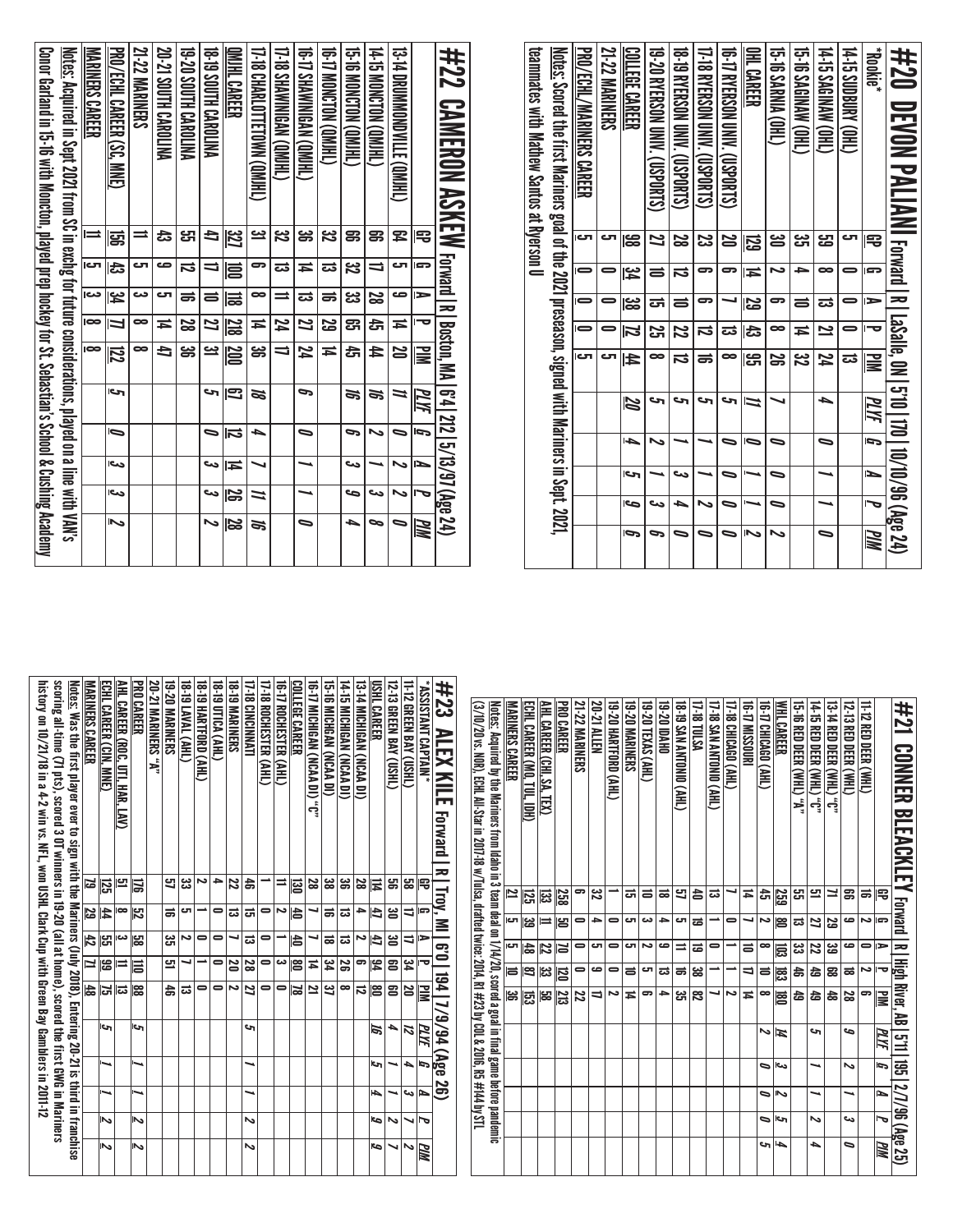| scoring (13 pts) in 17.18, played with Trancois Brassard for Gatineau Olympiques (QMUHL) in 14-15<br><u>Notes;</u> Signed as a free agent in July 2009, posted career high 4 goals in 19-20, led all Witchita d-men in | <b>MARINERS CAREER</b>  | PRO/ECHL CAREER (FW, WHE, MNE) | 21-22 MARINERS | <b>20-21 WHEELING</b> | 19-20 WHEELING | 19-20 FORT WAYNE | <b>DNAHL CARER</b> | <b>US - 19 DROMAND NILLE (OM)HLI</b> | THE DRIMMOND VILLE (QM)HL) | <b>UNDANG MANGKON TILE GRIPPIE</b> | <b>19.16 CALNEAU (UMIHL)</b> | 14-15 GATINEAU (QMJHL) |                                     | #24 MARG-0LIVIER DUQUETTE letaranana l_l charanana l_l charge (age 23) |
|------------------------------------------------------------------------------------------------------------------------------------------------------------------------------------------------------------------------|-------------------------|--------------------------------|----------------|-----------------------|----------------|------------------|--------------------|--------------------------------------|----------------------------|------------------------------------|------------------------------|------------------------|-------------------------------------|------------------------------------------------------------------------|
|                                                                                                                                                                                                                        | ات                      | 숩                              | ى              |                       | ین<br>ڪ        |                  | 弖                  | ឌ                                    | 59                         | ౙె                                 | N                            | دى                     | 雩                                   |                                                                        |
|                                                                                                                                                                                                                        |                         |                                |                |                       | N              |                  | Ħ                  |                                      | دے                         | ٠                                  |                              |                        | ls.                                 |                                                                        |
|                                                                                                                                                                                                                        |                         | תם                             |                |                       | cл             |                  | မ္မာ               | $\equiv$                             | ಹ                          | 2                                  |                              |                        | E                                   |                                                                        |
|                                                                                                                                                                                                                        | $\bar{=}$               |                                |                | 5                     |                | $\equiv$         | ð                  | $\overline{\mathbf{z}}$              | $\overline{\mathbf{z}}$    | S                                  |                              |                        |                                     |                                                                        |
|                                                                                                                                                                                                                        | $\overline{\mathbf{v}}$ | 28                             | N              | N                     | 74             |                  | 霓                  | ភូ                                   | ទូ                         | یج<br>ڪ                            |                              | 0                      | $\overline{\mathbf{s}}$             |                                                                        |
|                                                                                                                                                                                                                        |                         |                                |                |                       |                |                  | 59                 | S,                                   | S                          | ┶                                  |                              |                        | PLYF                                |                                                                        |
|                                                                                                                                                                                                                        |                         |                                |                |                       |                |                  |                    |                                      |                            | 0                                  |                              |                        | $\overline{5}$                      |                                                                        |
|                                                                                                                                                                                                                        |                         |                                |                |                       |                |                  | Ģ                  |                                      | ٠                          | 0                                  |                              |                        | N                                   |                                                                        |
|                                                                                                                                                                                                                        |                         |                                |                |                       |                |                  |                    | دى                                   | ٠                          | ∍                                  |                              |                        | $\overline{\overline{\phantom{a}}}$ |                                                                        |
|                                                                                                                                                                                                                        |                         |                                |                |                       |                |                  | 20                 | Z                                    | ⊵                          |                                    |                              |                        | MM                                  |                                                                        |

| from 2010-20, WCHA All-Academic in 2017-18, played 20-21 in Macon (SPHL) w/Andrew Romano | this past sesson, named to CSO, "All-Decade Decamber 2019, isading all program D-311; program D-men in goals | pames), Samus (16 pts in 35 games), The semi-inscent in 2nd on the team in 2018-19, 2nd on the team in solver in 35 games) | <u>Notes:</u> Signed with Mariners out of Ferris State University 3/5/20 and played 3 games for MNE before | <b>PRO/ECHL/MARINERS CAREER</b> | <b>21-22 MARINERS</b> | <b>20-21 MACDN (SPHL)</b> | <b>19-20 MARINERS</b> | COLLEGE CAREER | 19-20 FERRIS STATE (NCAA DI) "C" | <b>19-19 FERNIS SINIE (NCAA DI) "A"</b> | <b>17-18 FERRIS STATE (NCAA DI)</b> | <b>10-17 LERRIS STATE (NCAA DI)</b> | <b>USHL CAREER</b> | <b>CHSON CONSERVERIES</b> | <b>Rookie</b> *          | <b>#26 NATE KALLEN</b> perenan   R.   631   192   11/5/97 (Age 23) |
|------------------------------------------------------------------------------------------|--------------------------------------------------------------------------------------------------------------|----------------------------------------------------------------------------------------------------------------------------|------------------------------------------------------------------------------------------------------------|---------------------------------|-----------------------|---------------------------|-----------------------|----------------|----------------------------------|-----------------------------------------|-------------------------------------|-------------------------------------|--------------------|---------------------------|--------------------------|--------------------------------------------------------------------|
|                                                                                          |                                                                                                              |                                                                                                                            |                                                                                                            |                                 | ∍                     | Σ,                        |                       | 呙              | دے<br>ات                         | ౻                                       | జ                                   | <u>ین</u>                           | <u>یع</u>          | <mark>ය</mark>            | 雩                        |                                                                    |
|                                                                                          |                                                                                                              |                                                                                                                            |                                                                                                            |                                 |                       | ᆋ                         |                       | N              | ິ                                |                                         | cл                                  | N                                   | دے                 | دى                        | s                        |                                                                    |
|                                                                                          |                                                                                                              |                                                                                                                            |                                                                                                            |                                 |                       | ಪ                         |                       | $\frac{4}{1}$  |                                  |                                         | ದ                                   | cл                                  | $\overline{4}$     | $\overline{4}$            | ∍                        |                                                                    |
|                                                                                          |                                                                                                              |                                                                                                                            |                                                                                                            | $\overline{\phantom{0}}$        |                       | ಹ                         | =                     | 54             | ಹ                                | 74                                      | ╛                                   |                                     | $\equiv$           | ∃                         | $\overline{\phantom{0}}$ |                                                                    |
|                                                                                          |                                                                                                              |                                                                                                                            |                                                                                                            | ᆍ                               |                       | $\overline{5}$            | N                     | 齿              | ಹ                                | 5                                       | ∞                                   | ∞                                   | lœ                 | $\overline{\phantom{a}}$  | $\overline{\mathbb{R}}$  |                                                                    |
|                                                                                          |                                                                                                              |                                                                                                                            |                                                                                                            |                                 |                       | ┶                         |                       |                |                                  |                                         |                                     |                                     |                    |                           | PLYF                     |                                                                    |
|                                                                                          |                                                                                                              |                                                                                                                            |                                                                                                            |                                 |                       | $\bullet$                 |                       |                |                                  |                                         |                                     |                                     |                    |                           | $\overline{5}$           |                                                                    |
|                                                                                          |                                                                                                              |                                                                                                                            |                                                                                                            |                                 |                       | ⊸                         |                       |                |                                  |                                         |                                     |                                     |                    |                           | $\overline{\phantom{a}}$ |                                                                    |
|                                                                                          |                                                                                                              |                                                                                                                            |                                                                                                            |                                 |                       |                           |                       |                |                                  |                                         |                                     |                                     |                    |                           | J                        |                                                                    |
|                                                                                          |                                                                                                              |                                                                                                                            |                                                                                                            |                                 |                       | ∍                         |                       |                |                                  |                                         |                                     |                                     |                    |                           | MM                       |                                                                    |

| #28 CONNOR DOHLENTY Detenseman I_Holden, MN_67,127,93(28,28,28)#                                         |                      |    |                                     |                         |                         |      |    |   |   |     |
|----------------------------------------------------------------------------------------------------------|----------------------|----|-------------------------------------|-------------------------|-------------------------|------|----|---|---|-----|
| "NNT4A)*                                                                                                 | 宅                    | cə | ∍                                   | ъ                       | 긓                       | PLYF | Ī, | É | Ь | PIM |
| 11-12 BOSTON JR. BRUINS (EJHL)                                                                           | یب<br><del>ا</del> ت | ÷  | Ħ                                   | ಹ                       | g                       | ٠    | 0  |   | ぃ | ь   |
| <b>12-13 BOSLOM IR BUINS (ED)</b>                                                                        | ದ                    |    | ى                                   | ನ                       | ಹ                       | ゝ    | ∍  |   | ↖ | ь   |
| 13-14 BOSLOM (CSPHL Premier)                                                                             | đ                    | ى  | ದ                                   | $\overline{\mathbf{z}}$ | 3                       | P    | 0  | ь | ┶ | c   |
| 14-15 SACRED HEART (NCAA DI)                                                                             | జ్ఞ                  | دے | ى                                   | œ                       | 40                      |      |    |   |   |     |
| 15-16 SACRED HEART (NCAA DI)                                                                             | ఴౢ                   | ≏  | 5                                   | 5                       | 8                       |      |    |   |   |     |
| 10-17 SNCRED HEART (NONA DI) , "A"   750                                                                 |                      | 0  | دے                                  | دت                      | ین<br>4                 |      |    |   |   |     |
| <b>COLLEGE CAREER</b>                                                                                    | ස                    |    | Ħ                                   | $\overline{\mathbf{z}}$ | 钧                       |      |    |   |   |     |
| 17-18 WORCESTER                                                                                          | \$                   |    | ۵                                   | ى                       | 49                      | حە   | ∍  |   |   | G   |
| <b>18-19 MORCESTER</b>                                                                                   | <u>یع</u>            |    | $\bullet$                           | صه                      | g                       |      |    |   |   |     |
| 19-20 MORCESTER                                                                                          | <u>다</u>             |    | $\equiv$                            | $\equiv$                | 2                       |      |    |   |   |     |
| 20-21 KANSAS CITY                                                                                        | 合                    |    | دے                                  | ∍                       | 42                      |      |    |   |   |     |
| <b>21-22 MARINERS "C"</b>                                                                                |                      |    | N                                   | N                       | ಹ                       |      |    |   |   |     |
| PRO/ECHL CAREER (WOR, KC, MNE)                                                                           | <b>184</b>           | دے | 8Z                                  | <u>يە</u>               | 258                     |      |    |   |   |     |
| <b>MARINERS CAREER</b>                                                                                   | ≐                    |    | $\overline{\overline{\phantom{m}}}$ |                         | $\overline{\mathbf{z}}$ |      |    |   |   |     |
| <u>Notes:</u> Acquired by the Mariners in July 2021 from WOR in exchg for future considerations, won the |                      |    |                                     |                         |                         |      |    |   |   |     |
| 2019-20 ECHL Community Service Award                                                                     |                      |    |                                     |                         |                         |      |    |   |   |     |

| following (1.7K followers on IG, 24. IK subscribers on YouTube), did a podcast with TraImaks at UMaine | season (Tralmaks, Robhins, Greenway), drafted in 2015 R7 #192 overall by FLA, has large social media | Notes: Signed with Matiness on 11/1/21, will become the 4th DManie alum to suit m to the Mariness this | PRO/ECHL/MANINERS CAREER | <b>21-22 MARINERS</b> | <b>COLLEGE CAREER</b>   | 19-20 UNIVERSITY OF MAINE (NCAA DI) | <b>SI DINIVERISTS (NORMAN)</b> | <b>THE SINIVERSITY OF MAINE (NOAA DI)</b> | 10-17 DINERSITY OF MANNE (NCAA DI) | 15-16 BOSTON JR. BRUINS 18U (USPHL) | 15-16 KIMBALL UNION ACADEMY (Prep) | 14 - 15 BOSTON IS BROINS 180 (USPHL) | 14-10 KINBALL ONION ACADEMY (Prep) | 13-14 CAPE COD WHALERS 160 (MHSL) | *Biblon <sup>*</sup>     | #27 PATRICK SHEA Forward I Riashfield, MA   571   194   3/25/97 (Age 24) |
|--------------------------------------------------------------------------------------------------------|------------------------------------------------------------------------------------------------------|--------------------------------------------------------------------------------------------------------|--------------------------|-----------------------|-------------------------|-------------------------------------|--------------------------------|-------------------------------------------|------------------------------------|-------------------------------------|------------------------------------|--------------------------------------|------------------------------------|-----------------------------------|--------------------------|--------------------------------------------------------------------------|
|                                                                                                        |                                                                                                      |                                                                                                        | $\overline{c}$           |                       | ಜ್ಞ                     | ಜ                                   | دى<br>آگ                       | ఴ                                         | یئ                                 |                                     | دى<br>آل                           | $\equiv$                             | یب<br>حت                           |                                   | 雩                        |                                                                          |
|                                                                                                        |                                                                                                      |                                                                                                        |                          |                       | $\overline{\mathbf{z}}$ | 5                                   | $\rightarrow$                  | ణ                                         | cл                                 | 5                                   | $\overline{\mathbf{e}}$            | cл                                   | ಹ                                  | 5                                 |                          |                                                                          |
|                                                                                                        |                                                                                                      |                                                                                                        |                          |                       | <b>پو</b>               | ₽                                   | $\equiv$                       | ص                                         |                                    | ص                                   | 픙                                  |                                      | S                                  | $\bullet$                         | E                        |                                                                          |
|                                                                                                        |                                                                                                      |                                                                                                        |                          |                       | $\frac{1}{2}$           | $\equiv$                            | $\overline{4}$                 | Ħ                                         | ಹ                                  | ದ                                   | $\overline{ }$                     | $\overline{5}$                       | ಡ                                  | Ħ                                 |                          |                                                                          |
|                                                                                                        |                                                                                                      |                                                                                                        |                          |                       | ౙ                       | ಹ                                   | 142                            | Z                                         | ನ                                  | ൠ                                   |                                    | $\overline{\mathbf{S}}$              |                                    |                                   | <u>NM</u>                |                                                                          |
|                                                                                                        |                                                                                                      |                                                                                                        |                          |                       |                         |                                     |                                |                                           |                                    |                                     |                                    |                                      |                                    |                                   | $\overline{M}$           |                                                                          |
|                                                                                                        |                                                                                                      |                                                                                                        |                          |                       |                         |                                     |                                |                                           |                                    |                                     |                                    |                                      |                                    |                                   | $\overline{p}$           |                                                                          |
|                                                                                                        |                                                                                                      |                                                                                                        |                          |                       |                         |                                     |                                |                                           |                                    |                                     |                                    |                                      |                                    |                                   | $\overline{\phantom{a}}$ |                                                                          |
|                                                                                                        |                                                                                                      |                                                                                                        |                          |                       |                         |                                     |                                |                                           |                                    |                                     |                                    |                                      |                                    |                                   |                          |                                                                          |
|                                                                                                        |                                                                                                      |                                                                                                        |                          |                       |                         |                                     |                                |                                           |                                    |                                     |                                    |                                      |                                    |                                   | <br>MM                   |                                                                          |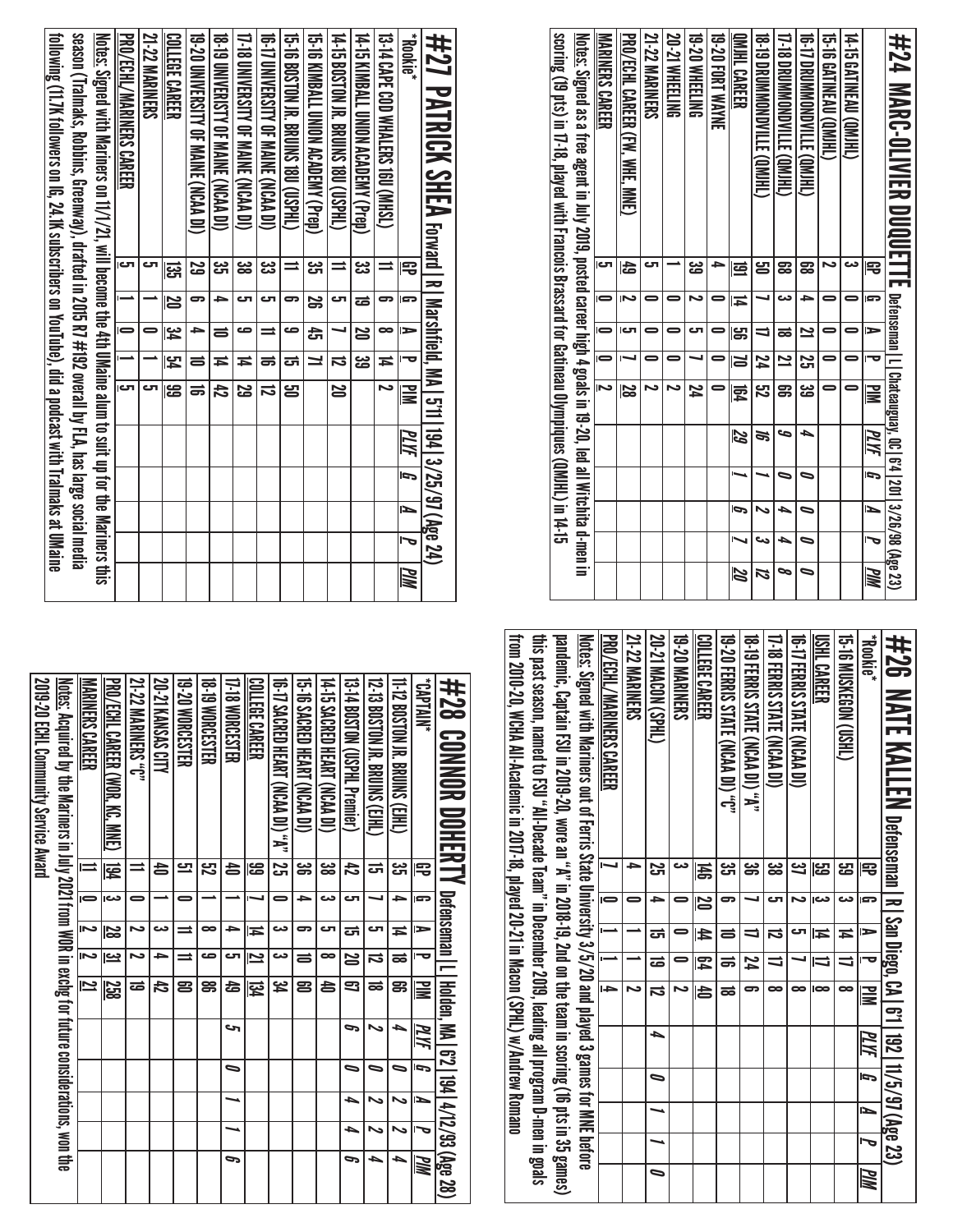| N<br>J<br>s<br>حە<br>12<br>∍<br>74<br>┶<br>┶<br>P<br>MN<br>Z                                                                               |
|--------------------------------------------------------------------------------------------------------------------------------------------|
| <u>Notes:</u> Signed with Mariners in Aug. 21, entire pro career had been in Flyers org, drafted in 2016 R2 #36<br>  188   4/9/98 (Age 23) |

| ##41 JUSTIN BRAZEAU Ferward, 0.2/35   225   227 32/38 (Age 23)                                                   |                         |              |                         |                |                |    |    |                          |                          |    |
|------------------------------------------------------------------------------------------------------------------|-------------------------|--------------|-------------------------|----------------|----------------|----|----|--------------------------|--------------------------|----|
| <b>* AHL CONTRACT (PRS),</b>                                                                                     | ₽                       | E.           | ь                       |                | $\geq$         | MИ | 5  | N                        | J                        | MM |
| <b>G-B NORTH BAY (OHL)</b>                                                                                       | සූ                      | 5            |                         | ದ              | œ              |    | 0  | $\overline{\phantom{0}}$ | $\overline{\phantom{0}}$ | Z  |
| TG-TA NORTH BAY (OHL)                                                                                            | 3                       | Z            | <sub>ਹ</sub>            | 31             | $\equiv$       |    |    |                          |                          |    |
| 17-18 NORTH BAY (OHL)                                                                                            | జై                      | دە<br>قا     | $\overline{\mathbf{g}}$ | $\overline{5}$ | జ              | حہ | حہ | $\overline{a}$           |                          | ゝ  |
| <b>18.19 XORTH BAY (OHL)</b> 0"                                                                                  | ౙ                       | $\mathbf{r}$ | $\overline{52}$         | $\Xi$          | $\overline{a}$ | c  |    | 0                        |                          | ∞  |
| OHL CAREER                                                                                                       | 268                     | <u>128</u>   | $\equiv$                | 238 84         |                | 2  | Ģ  | $\overline{\mathbf{c}}$  | ā                        | 12 |
| <b>19-20 TORONTO MARLIES (AHL)</b>                                                                               |                         |              | 0                       |                |                |    |    |                          |                          |    |
| <b>19-20 NEWFOUNDLAND</b>                                                                                        | 9                       | Z            | $\overline{8}$          | ဌា             | $\overline{5}$ |    |    |                          |                          |    |
| 20-21 TORONTO MARLIES (AHL)                                                                                      | $\overline{\mathbf{z}}$ | ≏            |                         | ౮              |                |    |    |                          |                          |    |
| <b>21-22 MARINERS</b>                                                                                            |                         | 5            | ڡ                       | ಪ              | N              |    |    |                          |                          |    |
| <b>PRO CAREER</b>                                                                                                | အ                       | 31           | జ                       | 5              | 20             |    |    |                          |                          |    |
| AHL CAREER (TOR)                                                                                                 | 12                      | →            |                         | రా             |                |    |    |                          |                          |    |
| ECHL CAREER (NFL)                                                                                                | ၼ                       | دے<br>ح      | 37                      | N              | Ħ              |    |    |                          |                          |    |
| <b>MARINERS CAREER</b>                                                                                           |                         | Б            | ص                       | $\vec{5}$      | N              |    |    |                          |                          |    |
| Notes: Under contract with Providence, asmed to ECHL All-Pookie team of CHL All-Socience, 1919-20, 1ed the OHL i |                         |              |                         |                |                |    |    |                          |                          |    |
| goals in 2018-19, 2nd in points                                                                                  |                         |              |                         |                |                |    |    |                          |                          |    |
|                                                                                                                  |                         |              |                         |                |                |    |    |                          |                          |    |